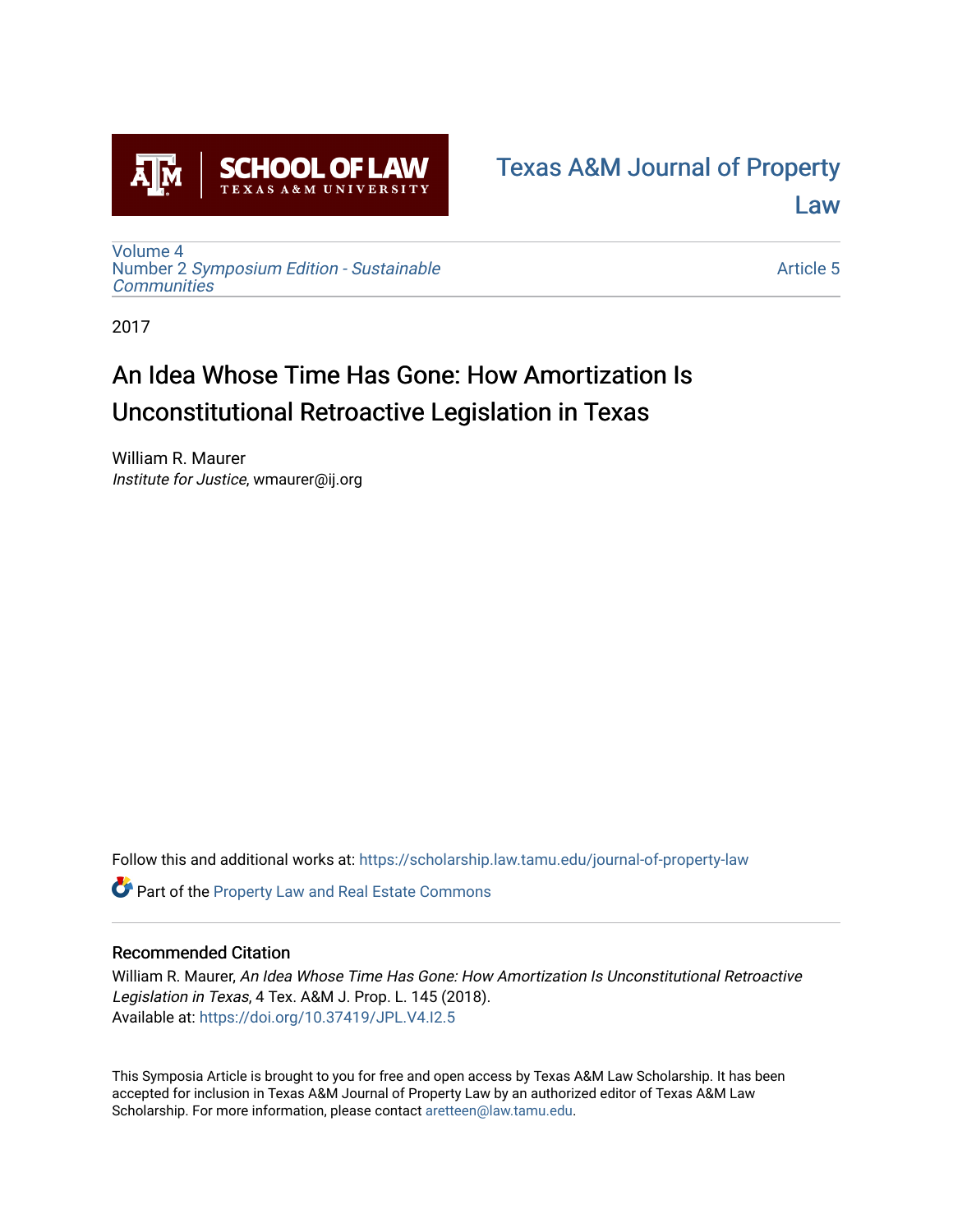## **AN IDEA WHOSE TIME HAS GONE: HOW AMORTIZATION IS UNCONSTITUTIONAL RETROACTIVE LEGISLATION IN TEXAS**

*William R. Maurer*†

| L.  |                                                                 | 145 |
|-----|-----------------------------------------------------------------|-----|
| H.  | WHAT IS AMORTIZATION?                                           | 147 |
| HL. | AMORTIZATION IN THE COURTS                                      | 149 |
|     |                                                                 | 149 |
|     | B. The Texas Courts' Treatment of Amortization                  | 153 |
| IV. | NEW ROUTES TO CHALLENGE AMORTIZATION AS A                       |     |
|     |                                                                 | 155 |
|     | A. Traditional Means of Attacking Amortization                  | 155 |
|     | B. Amortization is Unconstitutional Because it is               |     |
|     |                                                                 | 156 |
|     | 1. Amortization Violates the Anti-Retroactivity                 |     |
|     | Provision of the Texas Constitution                             | 156 |
|     | a. Nature and Strength of the Government                        |     |
|     |                                                                 | 157 |
|     | b. The Nature of the Right and the Extent of its                |     |
|     | Impairment                                                      | 158 |
|     |                                                                 | 158 |
|     | <b>Amortization Violates Substantive Due Process</b><br>$2_{1}$ |     |
|     | Because it is Retroactive                                       | 159 |
|     |                                                                 | 161 |

#### I. INTRODUCTION

Amortization of nonconforming uses is a powerful but oppressive tool the government uses to remove properties that do not match the vision of city planners without having to pay any compensation to the property owner. Under this scheme, the government changes the zoning in an area in which a legal, conforming business sits and makes that business an illegal, nonconforming use. The government then gives the business a certain time frame to ostensibly earn back, or "amortize," its investment in the property. At the end of this period, the business owner must bring the property into compliance (even if it is not suited for the new zoning rules) or cease operation—and the government does not need to pay any compensation to the property

<sup>†</sup> William R. Maurer is the Managing Attorney of the Washington state office of the Institute for Justice, a nationwide public interest law firm that litigates in the area of private property rights. He is the lead attorney in a suit challenging the constitutionality of the city of Dallas' attempt to retroactively zone Hinga's Automotive, Inc. out of its 30-year location. Maurer received his J.D. from the University of Wisconsin—Madison School of Law and his undergraduate degree from Bard College. DOI: https://doi.org/10.37419/JPL.V4.I2.5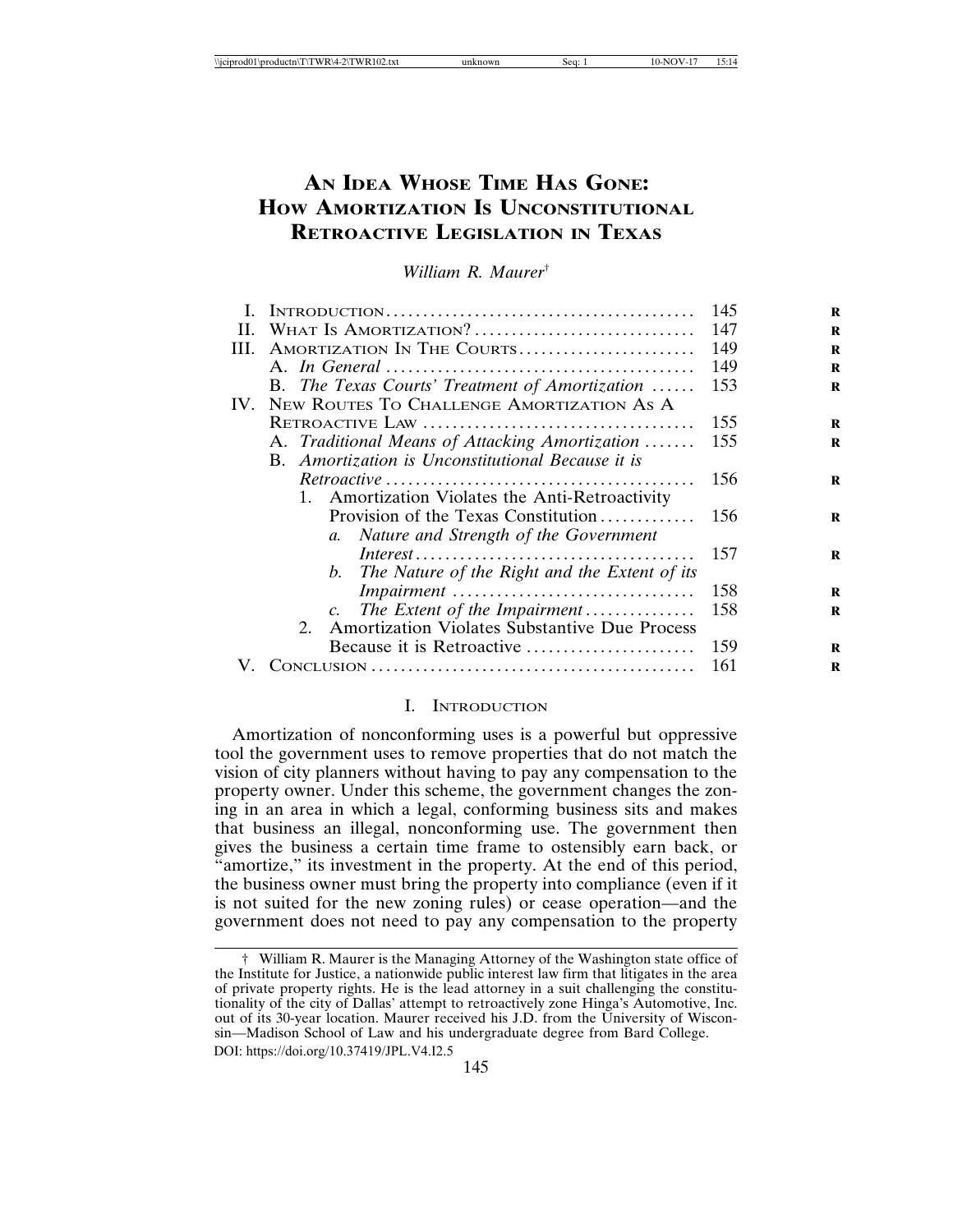owner. Cities across the country and in Texas have used amortization as slow-motion eminent domain without any compensation, often to force a transfer of the property to more attractive private owners. Nonetheless, the courts have largely found amortization laws to be constitutional; although, a small number of courts have struck them down as takings without just compensation and a violation of due process.

Amortization is, at its core, retroactive legislation. Using amortization, cities take legal, preexisting uses and apply new restrictions that make the uses illegal. Amortization disrupts settled business expectations and, often times, destroys businesses and livelihoods, all because a city planner has determined—after the fact—that the property owner who is already there does not fit into the new zoning scheme for the area. The retroactive nature of amortization should make the system illegal in Texas. Most challenges to amortization, however, attempt to classify the use of the concept as an uncompensated taking. Although amortization does constitute an uncompensated taking, the more direct constitutional flaw in amortization is its retroactivity, that is, it unfairly changes the rules for property owners and imposes disabilities well after the fact.

Two developments in case law open up avenues of attack against amortization in Texas, but property owners in Texas have failed to use these arguments in challenges to the amortization of their property. First, the Texas Supreme Court has recently revitalized the Texas Constitution's prohibition on retroactive civil legislation.<sup>1</sup> Applying the court's standards for unconstitutional retroactive legislation will render the use of amortization unconstitutional, except in the most extreme circumstances. Second, in *Eastern Enterprises v. Apfel*,<sup>2</sup> Justice Kennedy's concurrence laid out a path for challenging retroactive laws as violating due process,<sup>3</sup> an approach shared by four other members of the Supreme Court and subsequently adopted by the Fifth Circuit.<sup>4</sup> Applying Justice Kennedy's approach will likely preclude a municipality's use of amortization to disrupt settled expectations.

This Article discusses what amortization is, why municipal governments use it, and how the courts of Texas and other states have treated the practice. Next, this Article argues that, while Texas courts have routinely approved amortization, many exercises of the power are likely unconstitutional under Texas's prohibition on retroactive civil legislation and that it violates due process. Lastly, this Article

<sup>1.</sup> See generally Robinson v. Crown Cork & Seal Co., Inc., 335 S.W.3d 126 (Tex. 2010).

<sup>2. 524</sup> U.S. 498 (1998).

<sup>3.</sup> Id. at 547-50 (Kennedy, J., concurring).

<sup>4.</sup> Id. at 553-54 (Breyer, J., dissenting); see also U.S. Fid. & Guar. Co. v. McKeithen, 226 F.3d 412, 416 (5th Cir. 2000).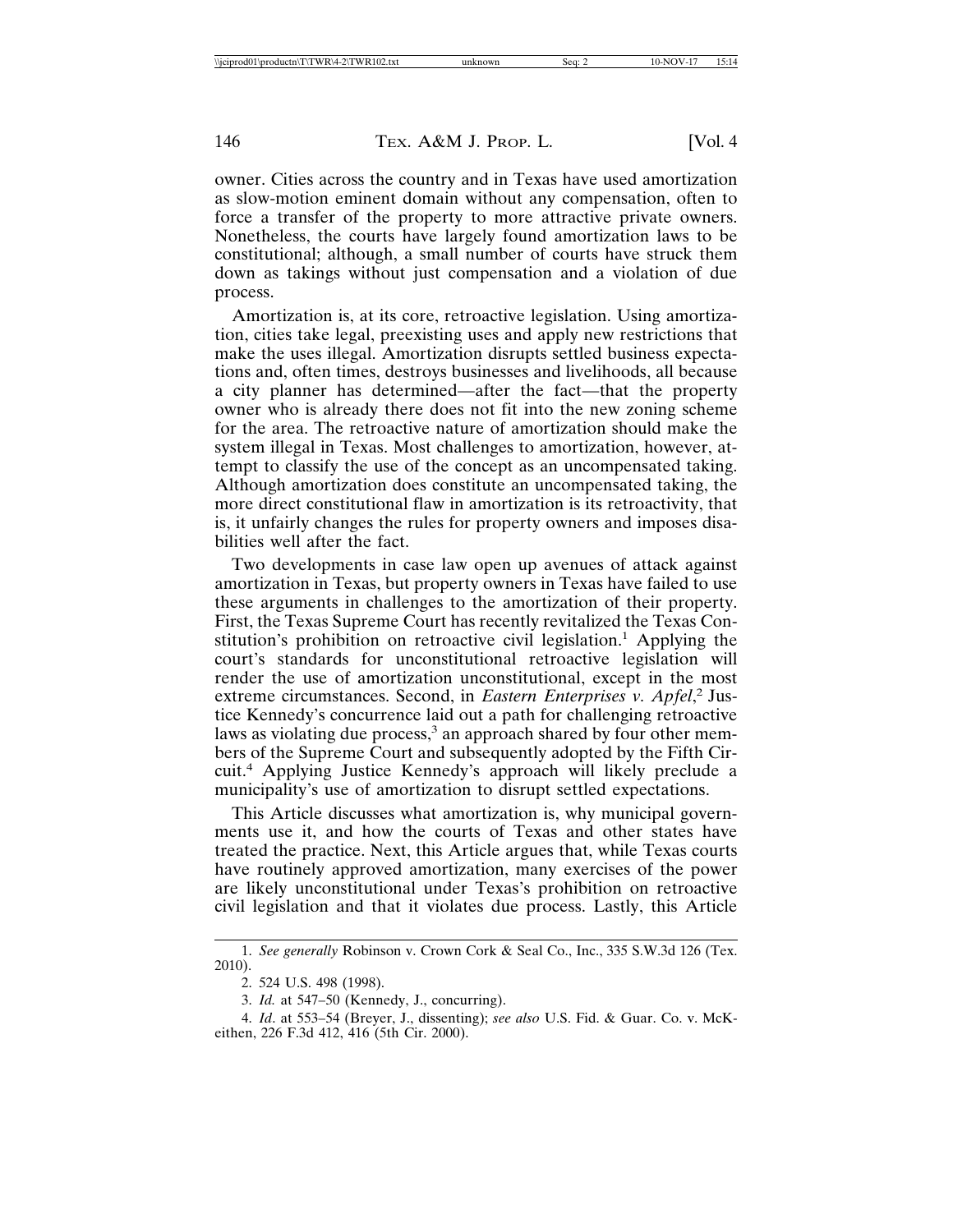concludes with a call for Texas courts to reexamine the constitutionality of this oppressive practice and do away with it once and for all.

#### **WHAT IS AMORTIZATION?** H.

Amortization is a tool used by planners to eliminate nonconforming uses within a zoning district. A "nonconforming use" is a "building, structure or use of land that is in existence and lawful on the date when a zoning ordinance or amendment becomes effective prohibiting such use, but which, nevertheless, continues unaffected by such an ordinance or amendment thereto."<sup>5</sup> The general theory among planners is that "nonconforming uses are injurious to a zoning scheme and should be eliminated as soon as is consistent with due process of law."<sup>6</sup> Indeed, many planners see "the fundamental problem facing zoning [as] the inability to eliminate the non-conforming use."7

In the past, municipalities typically allowed nonconforming uses "to" continue for two basic reasons: (1) [b]ecause it was felt that zoning laws could not constitutionally be applied retroactively to deprive the owner of his nonconforming use, and (2) because zoning looks primarily to the future and seeks to stabilize, and protect and not to destroy."<sup>8</sup> Many planners assumed that because the government discouraged their existence, nonconforming uses would eventually disappear. However, the consensus among planners now is that "[t] here is little indication . . . that non-conforming uses ever do disappear. The favorable, sometimes monopolistic, position accorded them, together with municipal requirements that all buildings meet certain standards of fitness, militates against their elimination."<sup>9</sup> In response to this per-

8. Samuel B. Hickman, Note, Zoning: Elimination of Nonconforming Use by "Amortization": Constitutionality of Municipal Ordinance: Harbison v. City of Buffalo, 4 N.Y.2d 553, 152 N.E.2d 42, 176 N.Y.S.2d 598 (1958), 44 CORNELL L. Q. 450, 451–52 (1959) (footnotes and internal quotation marks omitted); This is a broadly accepted concept, but there is usually little analysis to back up this conclusion. At least one pro-regulation academic has challenged the basis for this conclusion. See Christopher Serkin, Existing Uses and the Limits of Land Use Regulations, 84 N.Y.U. L. REV. 1222, 1224 (2009) ("The legal literature has largely assumed that existing uses<br>are entitled to protection and has almost wholly failed to examine the basis for that assumption.").

9. Note, *supra* note 7, at 479; see also Hickman, *supra* note 8, at 452 ("In the early stages of zoning, it was believed that prior nonconforming uses would eventually eliminate themselves over a period of years through abandonment, destruction and other normal changes. Contrary to these expectations, nonconforming uses still abound."); This is a broadly accepted view as well, but there is no evidence that this is actually true, especially now that zoning has been in place for many decades in practically every American municipality. Even when zoning was in its toddler years, one prozoning author had to admit that "there is little statistical data available" to suggest

<sup>5.</sup> Joseph A. Katarincic, Elimination of Non-Conforming Uses, Buildings, and Structures by Amortization-Concept Versus Law, 2 Dvo. U. L. REV. 1, 2 (1963).

<sup>6. 1</sup> KENNETH H. YOUNG, ANDERSON'S AMERICAN LAW OF ZONING § 6.69, at 695 (4th ed. 1996).

<sup>7.</sup> Note, Amortization of Property Uses Not Conforming to Zoning Regulations, 9 U. CHI. L. REV. 477, 479 (1942).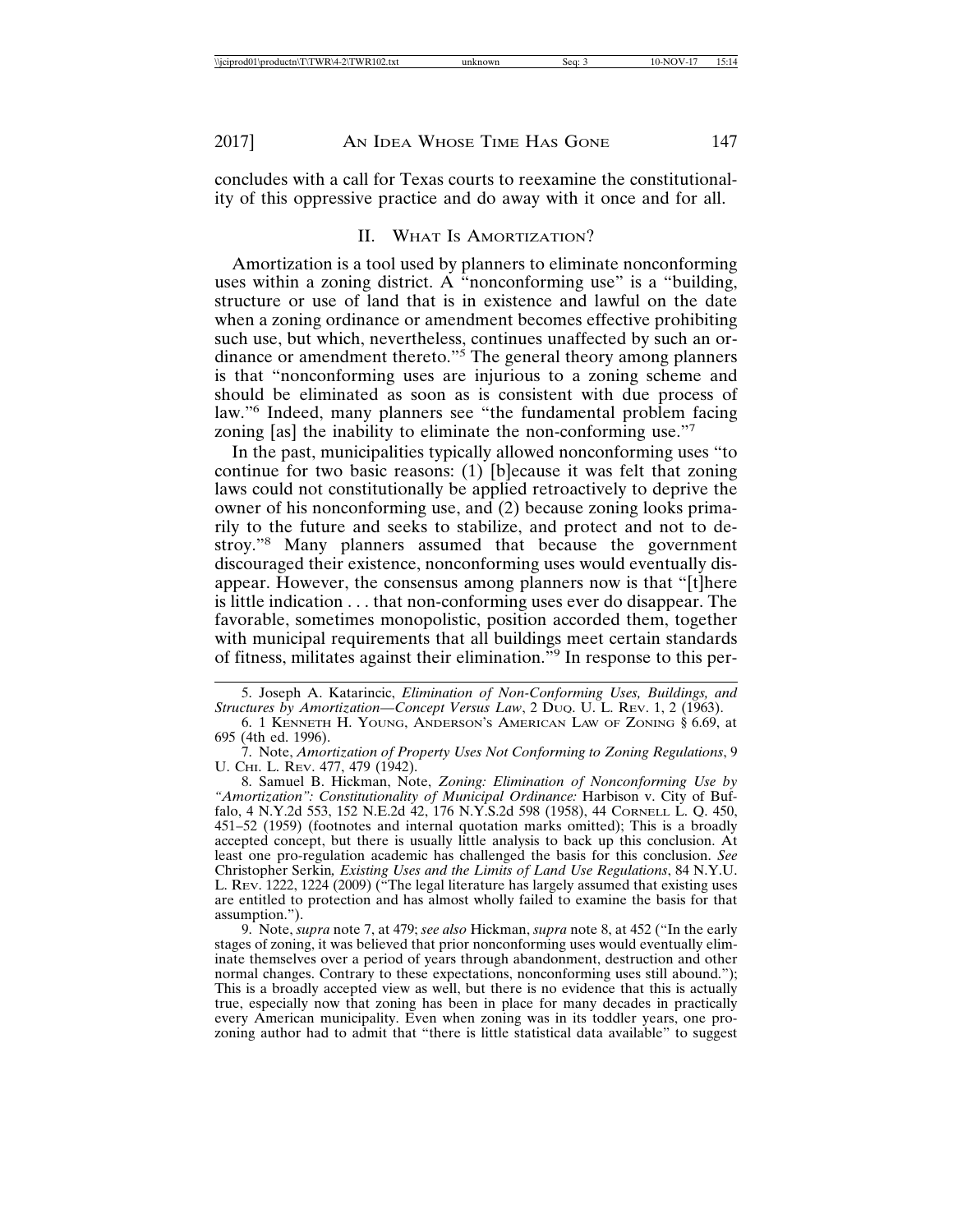ceived problem and the inability of the government to immediately terminate nonconforming uses, municipalities devised various methods for terminating such uses.

The first, and "most obvious," method is eminent domain.<sup>10</sup> However, municipalities do not find this as an attractive alternative because of the cost.<sup>11</sup> Moreover, there has been some hesitancy among municipal governments to employ eminent domain because they fear courts would not consider the termination of a harmless, nonconforming use to be a public purpose. $^{12}$ 

A second method for terminating nonconforming uses is abandonment—if the owner discontinued the nonconforming use, the government would consider this to be a permanent forfeiture.<sup>13</sup> This method requires the property owner to actually discontinue the nonconforming use, meaning that the planners do not decide when the nonconforming use ends. Planners, as the name suggests, want to plan and do not like to wait for a property owner to abandon a nonconforming use.

A third method is for the government to limit extensions or repairs of the property.<sup>14</sup> In addition to raising issues under state and federal prohibitions on uncompensated takings, this method actually forces property owners to let their property deteriorate, raising both aesthetic and safety concerns.

The fourth, and overwhelmingly popular, method is amortization. The basic idea behind amortization "is to determine the remaining normal useful life of a pre-existing use. The owner is then allowed to continue his use for this period and at the end must either conform or eliminate it."<sup>15</sup> "These laws are based on the principle that the property owner should be given time to recoup his investment in land before being forced to discontinue the use without compensation."<sup>16</sup> The idea is that the government chooses a time period in which the

10. See Note, supra note 7, at 480.

11. Katarincic, *supra* note 5, at 5.

12. Id.; see also YOUNG, supra note 6, § 6.77 at 722 (noting negative comments regarding an effort in Minnesota to use condemnation as a tool for zoning); In Berman v. Parker, the U.S. Supreme Court upheld the District of Columbia's blight statute that permitted the District to condemn private property and transfer it to another private entity in order to eliminate "blighted areas." 348 U.S. 26, 28–29, 33 (1954). This statute was premised on an assumption that the removal of blight would be accomplished by "the sound replanning and redevelopment of an obsolescent or obsolescing portion" of the District. *Id.* at 29. This suggests that the District wanted to do away with nonconforming uses.

13. Katarincic, *supra* note 5, at 5.

 $14.$   $Id.$ 

15. Hickman, *supra* note 8, at 453.

16. PATRICK J. ROHAN & ERIC D. KELLY, ZONING AND LAND USE CONTROLS, Ch. 41, Nonconforming Uses, § 41.04[1] (LexisNexis, Matthew Bender 2015).

that nonconforming uses benefitted from monopoly status and that determining whether this is in fact true is "almost impossible." See Note, supra note 7, at 479  $\tilde{\&}$ n.11.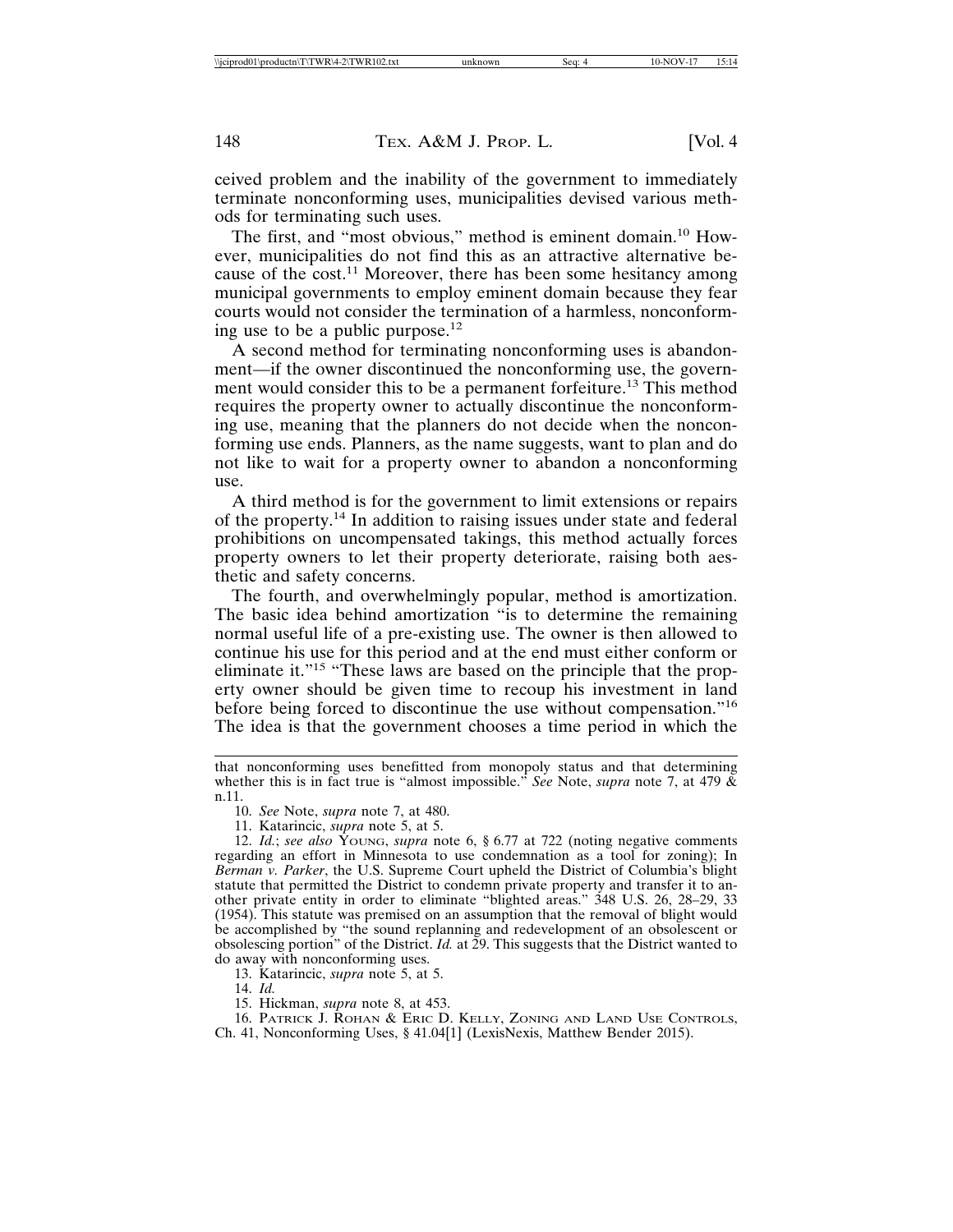owner of the nonconforming use should be able to earn enough money to cover the cost of the nonconforming use. Once this time period has concluded, the owner must terminate the use. Because the owner is presumed to have recovered his or her investment in the property during the amortization period, the government does not have to pay just compensation (or any compensation) to the owner. "These time periods range from a few months or years (as in the case of billboards) up to fifty or sixty years (for very substantial structures). $"17$ 

New Orleans enacted the first amortization law in the United States in 1929 and the idea slowly spread across the country.<sup>18</sup> Amortization laws can vary in scope. Some states and municipalities only apply amortization to aesthetically displeasing uses like billboards and junkyards.<sup>19</sup> Government planners also use amortization to target vice-related industries, such as strip clubs, adult bookstores, and saloons, where the use of more heavy-handed tools could raise First Amendment problems and generate litigation.<sup>20</sup> Still other government entities apply amortization to every kind of use, including apartment buildings and private homes.<sup>21</sup>

#### **III. AMORTIZATION IN THE COURTS**

Below, the Author discusses how courts have treated constitutional challenges to amortization laws. It should be noted that, in addition to constitutional challenges, property owners often claim that amortization is *ultra vires*.<sup>22</sup> Ultra vires claims are entirely statutory and depend on the nature of the authority granted from the state legislature to municipal governments in a particular state. While these types of challenges are an important tool against municipal efforts to use amortization, this Article will focus entirely on constitutional challenges.

### A. In General

"The technique of terminating nonconforming uses through amortization has been approved by a majority of courts in the United States,"<sup>23</sup> although, this view is not universal and the courts that have approved of the practice have often done so over vigorous dissents. The willingness of some courts to uphold amortization often stems from the fact that the U.S. Supreme Court upheld prospective zoning

<sup>17.</sup> Id. § 41.04[2].

<sup>18.</sup> Note, *supra* note 7, at 480 & n.21.

<sup>19.</sup> *Id.* at 481.

<sup>20.</sup> See generally Mark McPherson, Advanced Zoning: Cleaning up the SOB's in Dallas, McPHERSON L. FIRM, PC (May 28, 2014), http://texasenvironmentallaw.com/ enviropinions/category/zoning-2.

<sup>21.</sup> Note, *supra* note 7, at 481.

<sup>22.</sup> *Id.* at 483.

<sup>23.</sup> ROHAN & KELLY, *supra* note 16, § 41.04[3].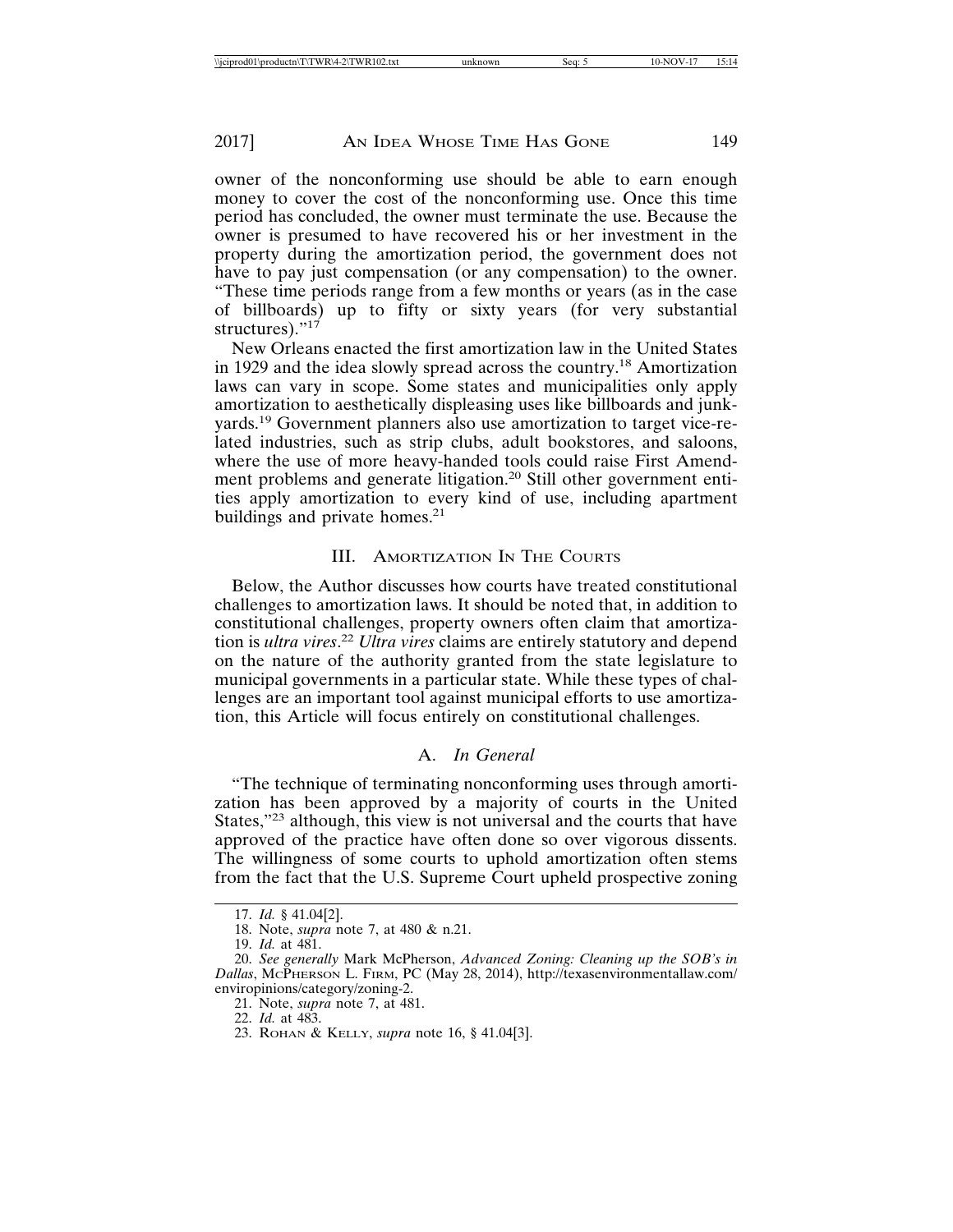in the 1926 *Euclid* case notwithstanding a number of arguments against amortization.<sup>24</sup> This willingness persists despite the fact that prospective zoning and amortization operate on two different sets of expectations and rights. For instance, in *Euclid*, the Court rejected the argument that prospective zoning was unconstitutional because it caused financial harm to property owners. Instead the Court held that the ordinance will be upheld so long as it does not "pass[] the bounds of reason."<sup>25</sup> Thus, under *Euclid*, "the loss [to the property owner] must be borne without compensation when there is a reasonable relationship between the purpose of the zoning regulations and the public welfare."<sup>26</sup> But the nature of zoning's effects on preexisting rights was never discussed.

In any event, governments have relied on *Euclid* to argue that zoning regulations are acceptable both prospectively and as applied to existing uses. As one commenter put it, "The distinction between ordinances restricting future uses and those requiring the termination of present uses is merely one of degree, and constitutionality depends upon the relative importance to be given to the public gain and to the private loss."27

This was the conclusion reached by the California Court of Appeal in the leading case of City of Los Angeles v. Gage.<sup>28</sup> The court began its analysis of Los Angeles's amortization ordinance by noting that zoning laws are an exercise of the police power.<sup>29</sup> As such, they are presumptively valid and the challenger bears the burden of demonstrating unconstitutionality.<sup>30</sup> The court declared that it would strike down such laws "only where no reason exists to support the determination of the legislative body" and where the legislative decision is "clearly and palpably wrong."<sup>31</sup> The court held the fact that a person was operating a business that was perfectly legal when it began "does" not give the owner thereof a vested right to have the exception continued so as to entitle him, on that ground, to attack the validity of a later ordinance repealing the former.<sup>33</sup> "The mere fact that some hardship" is experienced" in the termination of the nonconforming use "is not material" because "[e]very exercise of the police power is apt to affect adversely the property interest of somebody."<sup>33</sup> Thus, the court held,

- 29. *Id.* at 38.
- 30. Id.
- 31. Id. at 39 (quotation marks omitted).
- 32. Id.
- 33. Id. at 40 (quotation marks omitted).

<sup>24.</sup> Vill. of Euclid v. Ambler Realty Co., 272 U.S. 365, 388-89 (1926).

<sup>25.</sup> Id. at 389 (quotation marks omitted).

<sup>26.</sup> Note, *supra* note 7, at 483.

<sup>27.</sup> Id. at 485.

<sup>28. 274</sup> P.2d 34 (Cal. Ct. App. 1954).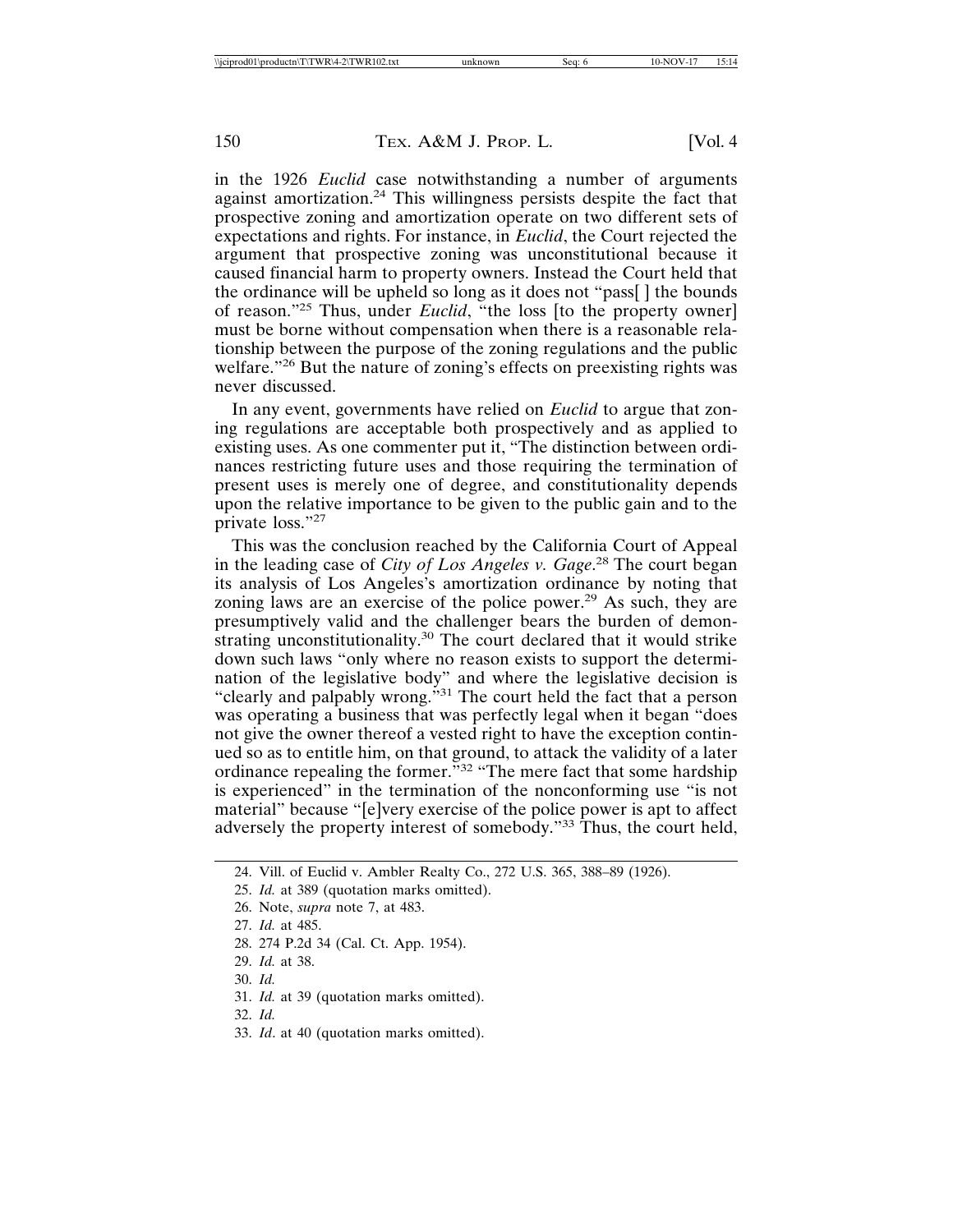"[d] amage caused by the proper exercise of the police power is merely one of the prices an individual must pay as a member of society."34

Turning to the method by which Los Angeles chose to terminate the preexisting use at issue, the court concluded that amortization was a constitutional means to achieve this end. The court held that "[i]f the amortization period is reasonable the loss to the owner may be small when compared with the benefit to the public."<sup>35</sup> Thus, the court concluded, "[t] he elimination of existing uses within a reasonable time does not amount to a taking of property nor does it necessarily restrict the use of property so that it cannot be used for any reasonable purpose."36

The California court thus concluded that amortization was constitutional and that it would uphold a particular application of amortization if the time period was reasonable. The state courts in many states have followed this line of reasoning, including, among others, New York, Maryland, Delaware, Washington, Indiana, and North Carolina, and, as discussed below, this is currently the prevailing view in Texas. In these states, and others that follow the *Gage* reasoning, the constitutional issue is not whether amortization is permitted, but whether the government is implementing it correctly.

However, California's approach is not unanimous. The Missouri Supreme Court wrote the leading case among the minority of states that have found amortization to be unconstitutional.<sup>37</sup> While acknowledging the success of "zoning zealots" in their crusade to remove nonconforming uses, the court nonetheless specifically declined to follow Gage and other cases upholding amortization.

[A]lthough the holdings in other jurisdictions may, in some instances, be enlightening and persuasive, it is neither our duty nor our inclination to rule a question of first impression in this state simply by counting foreign cases and then falling off the judicial fence on the side on which more cases can be found. Rather, our concern should be and is to determine the basic constitutional right of the matter, as we see it.<sup>38</sup>

The court rejected the argument that because zoning harms property owners in the future, the government has the ability to harm

<sup>34.</sup> Id.

<sup>35.</sup> Id.

<sup>36.</sup> Id. This conclusion badly misunderstands the purpose of the Takings Clause. The court seemed to conclude, without stating as much, that the provision of a reasonable amortization satisfied the Takings Clause. But government takings are supposed to result in the government compensating property owners, not property owners compensating themselves, regardless of how long an amortization period went on for. The Author is aware of no other area of Takings jurisprudence where a court has concluded that compensation need not come from the government in order to satisfy the Takings Clause.

<sup>37.</sup> See Hoffman v. Kinealy, 389 S.W.2d 745 (Mo. 1965) (en banc). 38. *Id.* at 752.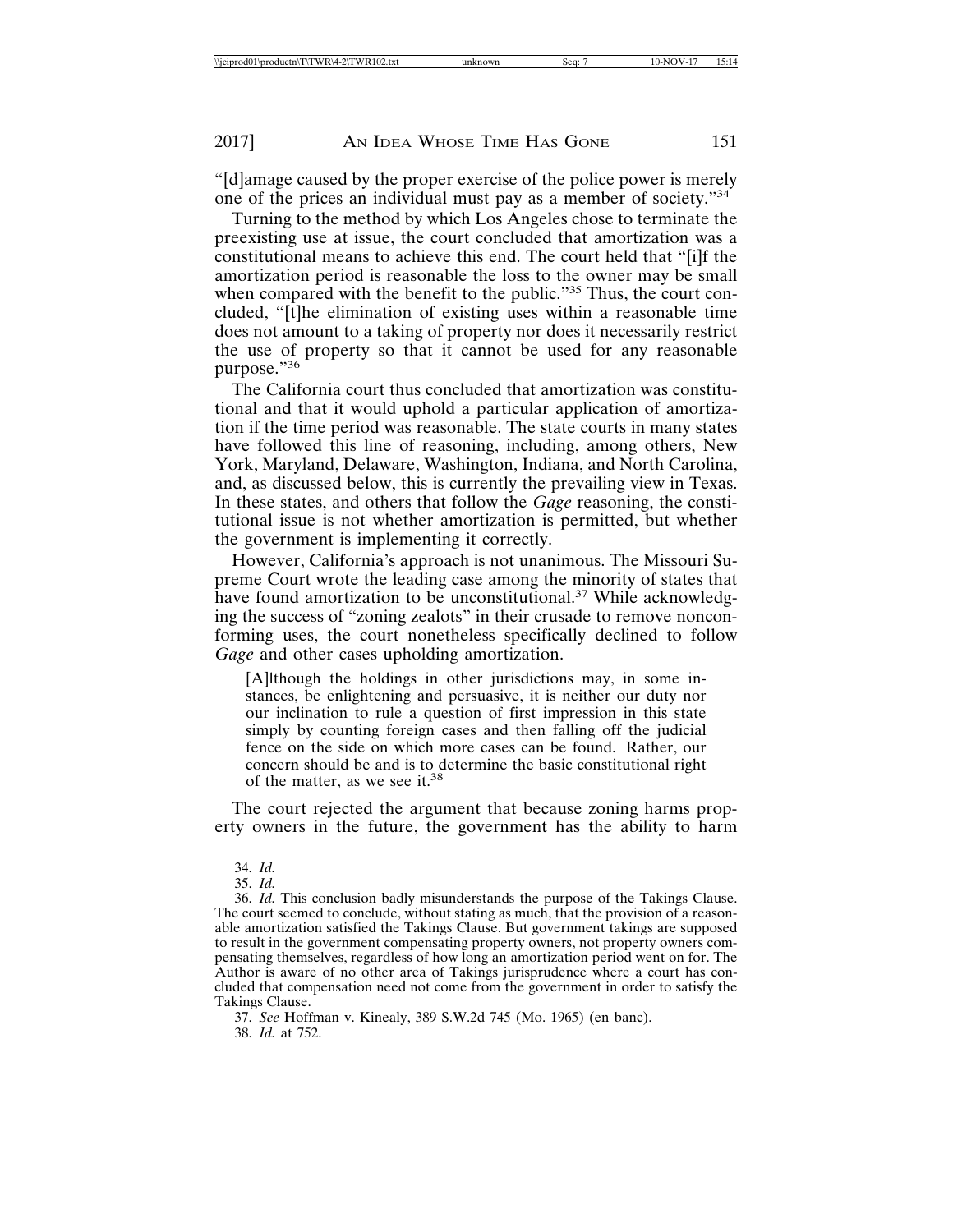property owners now: "[W]e cannot embrace the doctrine . . . that there is no material distinction between regulating the future use of property and terminating pre-existing lawful nonconforming use."39 Because the Constitution did not permit the government to immediately terminate a nonconforming use, that action did not become acceptable by the passage of time. "[I]t would be a strange and novel doctrine indeed which would approve a municipality taking private property for public use without compensation if the property was not too valuable and the taking was not too soon  $\dots$ ."<sup>40</sup> The court then concluded that St. Louis's amortization ordinance constituted a taking without compensation in violation of Article I, section 26 of the Missouri Constitution.<sup>41</sup>

The Pennsylvania Supreme Court followed Missouri's *Hoffman* and similarly found that an amortization ordinance violated Pennsylvania's takings clause in PA Northwestern Distributors, Inc. v. Zoning Hearing Board of Township of Moon.<sup>42</sup> Noting that the Pennsylvania Constitution "protects the right of a property owner to use his or her property in any lawful way that he or she so chooses," the court concluded that "[i]f government desires to interfere with the owner's use, where the use is lawful and is not a nuisance nor is it abandoned, it must compensate the owner for the resulting loss."43 Thus, the court held "that the amortization and discontinuance of a lawful pre-existing nonconforming use is per se confiscatory and violative of the Pennsylvania Constitution."<sup>44</sup>

The Indiana Supreme Court came to a similar conclusion in Ailes v. Decatur County Area Planning Commission.<sup>45</sup> There, the court concluded "that an ordinance prohibiting any continuation of an existing lawful use within a zoned area regardless of the length of time given to amortize that use is unconstitutional as the taking of property without due process of law and an unreasonable exercise of the police power."46 However, the same court later reversed this decision (at least with regard to the constitutionality of amortization under the U.S. Constitution).<sup>47</sup>

Hoffman, Northwest Distributors, and Ailes are the only cases that have struck down amortization ordinances as per se unconstitutional; although, most cases upholding amortization laws feature vigorous dissents. The Pennsylvania and Missouri decisions both rested on in-

<sup>39.</sup> Id. at 753.

 $40.$  *Id.* 

<sup>41.</sup> Id. at 754-55.

<sup>42. 584</sup> A.2d 1372 (Pa. 1991).

<sup>43.</sup> Id. at 1376.

<sup>44.</sup> Id.

<sup>45. 448</sup> N.E.2d 1057 (Ind. 1983), overruled by Bd. of Zoning Appeals v. Leisz, 702 N.E.2d 1026 (Ind. 1998).

<sup>46.</sup> *Id.* at 1060.

<sup>47.</sup> Bd. of Zoning Appeals v. Leisz, 702 N.E.2d 1026, 1032 (Ind. 1998).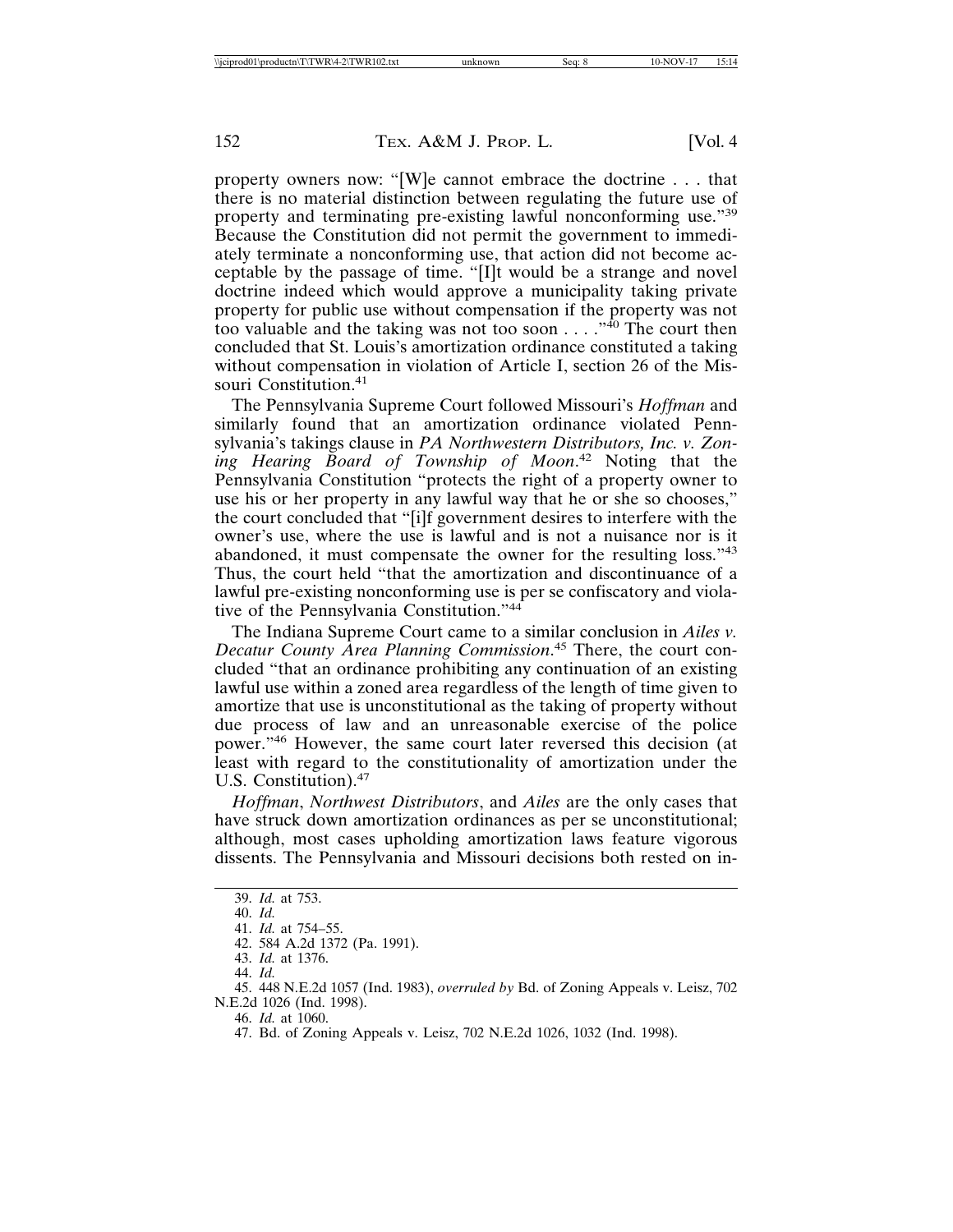2017]

terpretations of state constitutions. In that regard, the U.S. Supreme Court has never considered the validity of an amortization provision, and there are relatively few federal appellate court decisions considering the issue. When the federal courts have considered amortization, they have applied Gage or reasoning very similar to the reasoning in Gage.<sup>48</sup>

#### B. The Texas Courts' Treatment of Amortization

At one point, the Texas Supreme Court was full throated in its defense of private property.<sup>49</sup> Those days soon came to an end.

The Texas Legislature, through the local government code, has granted municipalities general zoning powers for an amalgamation of purposes.<sup>50</sup> In *City of University Park v. Benners*,<sup>51</sup> the Texas Supreme Court held that zoning ordinances requiring the termination of nonconforming uses passed pursuant to such zoning powers are generally within the scope of a municipality's police power and do not effectuate a taking.<sup>52</sup> Since *Benners*, appellate courts throughout Texas have upheld various forms of amortization as a valid technique of allowing property owners to recoup their investment in property that became nonconforming as a result of a city's exercise of its police powers.<sup>53</sup>

48. See, e.g., World Wide Video of Wash., Inc. v. City of Spokane, 368 F.3d 1186, 1199–1200 (9th Cir. 2004); Art Neon Co. v. City & Cty. of Denver, 488 F.2d 118, 121 (10th Cir. 1973); Recently, one academic commentator has suggested that the cases upholding amortization provisions do not go far enough and that immediate termination of nonconforming uses is both constitutional and desirable. See Serkin, supra note 8, at 1249. This commentator bases his argument on a belief that the assumptions underlying amortization are incorrect and that the correct test to apply to amortization is not the *Euclid* "reasonableness" test, but the Supreme Court's regulatory takings analysis from Pennsylvania Central Transportation Co. v. City of New York, 438 U.S. 104 (1978). Id. at 1249–56. This author also argues that the courts employ the test from Lingle v. Chevron U.S.A., Inc., 544 U.S. 528 (2005), to determine whether immediate termination violates due process. *Id.* at 1260–61. Under both tests, he concludes that the government may constitutionally order an otherwise harmless use to immediately cease operation and, in doing so, the government need not compensate the property owner. Id. at 1260.

49. See Spann v. City of Dallas, 235 S.W. 513, 515 (Tex. 1921) ("The right to own property] is not a right . . . over which the police power is paramount. Like every other fundamental liberty, it is a right to which the police power is subordinate.").<br>50. See TEX. LOC. GOV'T CODE ANN. § 211.001 (West 2015) (granting powers for

purposes of "promoting public health, safety, morals, or general welfare and protecting and preserving places and areas of historical, cultural, or architectural importance").

51. 485 S.W.2d 773 (Tex. 1972).

52. See id. at 779.

<sup>53.</sup> See, e.g., Bd. of Adjustment v. Patel, 887 S.W.2d 90, 93 (Tex. App.—Texarkana 1994, writ denied) (holding that the period of amortization should be determined by the amount of investment at the time that the motel became nonconforming); Bd. of Adjustment v. Winkles, 832 S.W.2d 803, 806 (Tex. App.-Dallas 1992, writ denied) (holding that an increase in inventory after the business became nonconforming does not increase the period of amortization); Bd. of Adjustment v. Winkles, 832 S.W.2d 803, 806 (Tex. App.—Dallas 1992, writ denied) (holding that an increase in inventory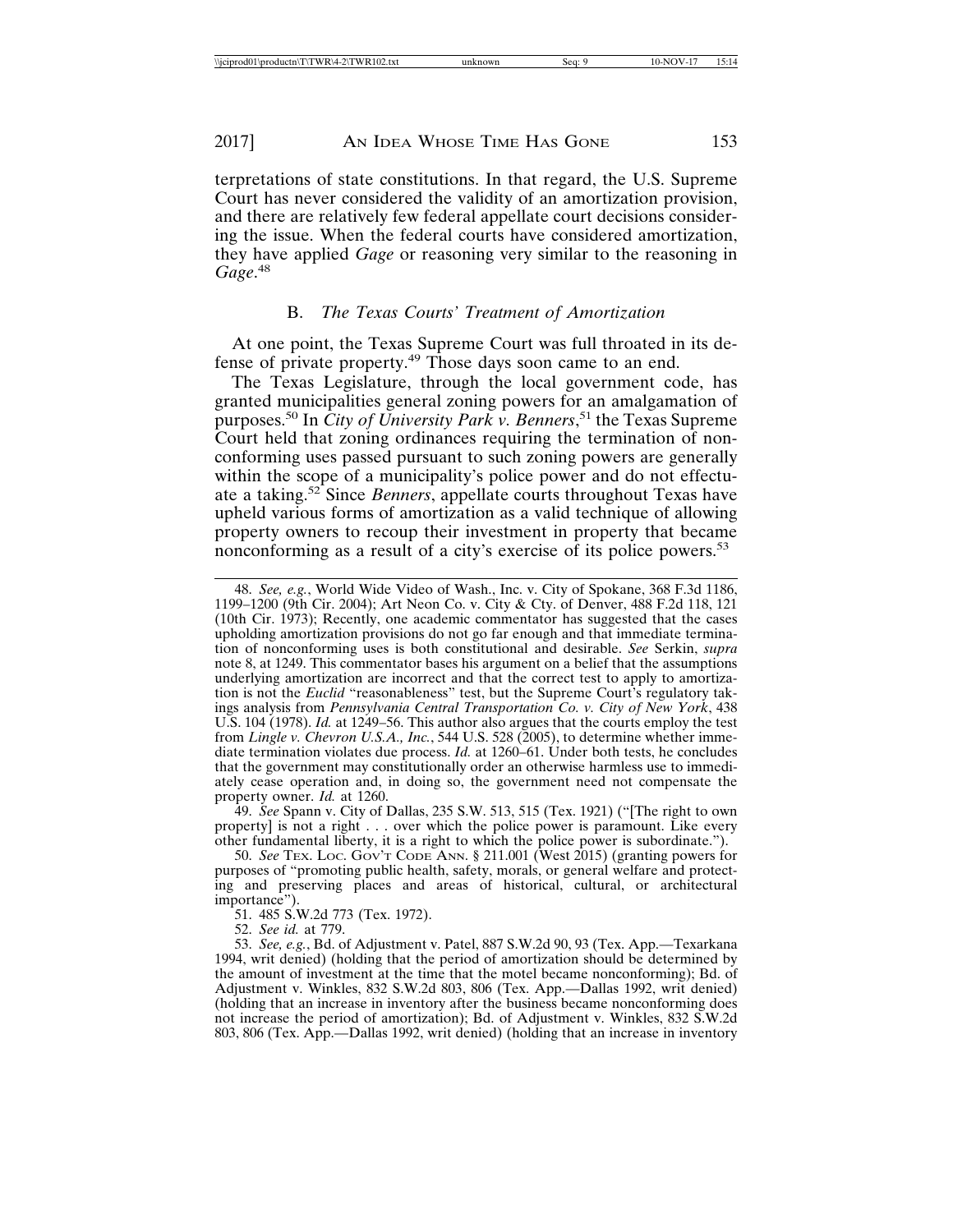These cases uniformly relied on *Benners* in assuming the constitutionality of reasonable uses of amortization.<sup>54</sup> However, municipalities do not have complete discretion with regards to amortization.<sup>55</sup> The Texas Supreme Court has warned that the line between police power and takings is "illusory" and requires "a careful analysis of the facts ... in each case of this kind."<sup>56</sup> Thus, the prevailing analysis of amortization in Texas focuses on the reasonableness of any amortization period—a fact-intensive, ad hoc inquiry.<sup>57</sup> For example, in *Benners*, the Texas Supreme Court held that the property owner must be "afforded" an opportunity to recover his investment in the structures theretofore placed on the property."<sup>58</sup> In another case, a Texas appellate court held that the reasonableness standard only requires a reasonable opportunity for owners to recover their actual investment in the nonconforming structure, rather than the market value of the structure.<sup>59</sup>

56. City of Dallas v. Stewart, 361 S.W.3d 562, 575 (Tex. 2012) (quoting City of College Station v. Turtle Rock Corp., 680 S.W.2d 802, 804 (Tex. 1984)).

57. See City of Univ. Park v. Benners, 485 S.W.2d 773, 780 (Tex. 1972). ("[T]he validity of the exercise of the police power in effecting zoning changes is not measured by an arbitrary lapse of time but by the reasonableness of the enactment and the fairness of its relationship to the objects sought to be attained.").

58. *Id.* at 779.

59. Murmur Corp., 718 S.W.2d at 794; see also Lubbock Poster Co., 569 S.W.2d at 941–42 (listing the relevant criteria in determining reasonableness as the amount of actual investment in the structure, investment realization as of the effective date of the ordinance, the life expectancy of the investment, and the existence of lease obligations).

after the business became nonconforming does not increase the period of amortization); Murmur Corp. v. Bd. of Adjustment, 718 S.W.2d 790, 797-98 (Tex. App.-Dallas 1986, writ ref'd n.r.e.) (defining "full value" for recoupment purposes as owner's actual investment in nonconforming use at the time of the zoning change); Lubbock Poster Co. v. City of Lubbock, 569 S.W.2d 935, 945-46 (Tex. App.--Amarillo 1978, writ ref'd n.r.e.) (accepting amortizing as a valid method for recouping investment).

<sup>54.</sup> See, e.g., Lubbock Poster Co., 569 S.W.2d at 938 (noting that the Texas Supreme Court, in Benners, joined the prevailing view of outside jurisdictions by recognizing amortization as a valid exercise of the municipal police power to terminate nonconforming property uses).

<sup>55.</sup> See, e.g., Murmur Corp., 718 S.W.2d at 801-02 (allowing property owner to continue nonconforming use of land because the board's order terminating such use was not supported by evidence that the owner had recovered his investment in the structure or value of use). It is unclear if amortization is constitutionally required in Texas and no case law says it is. In other words, the requirement of amortization seems to be more of a case of *noblesse oblige* than a constitutional requirement. In fact, a federal court in Texas upheld zoning changes that immediately halted a business's operation. See generally Laredo Rd. Co. v. Maverick Cty., 389 F.Supp.2d 729, 739–40 (W.D. Tex. 2005) (upholding an ordinance that shut down a sexually oriented business ("SOB") that was 80% complete when the ordinance passed because "there are . . . plenty of other areas for the Plaintiff to set up its business"); but see Ellwest Stereo Theaters, Inc. v. Byrd, 472 F.Supp. 702, 706-07 (N.D. Tex. 1979) (striking down, on First Amendment grounds, an ordinance that caused a SOB to close immediately).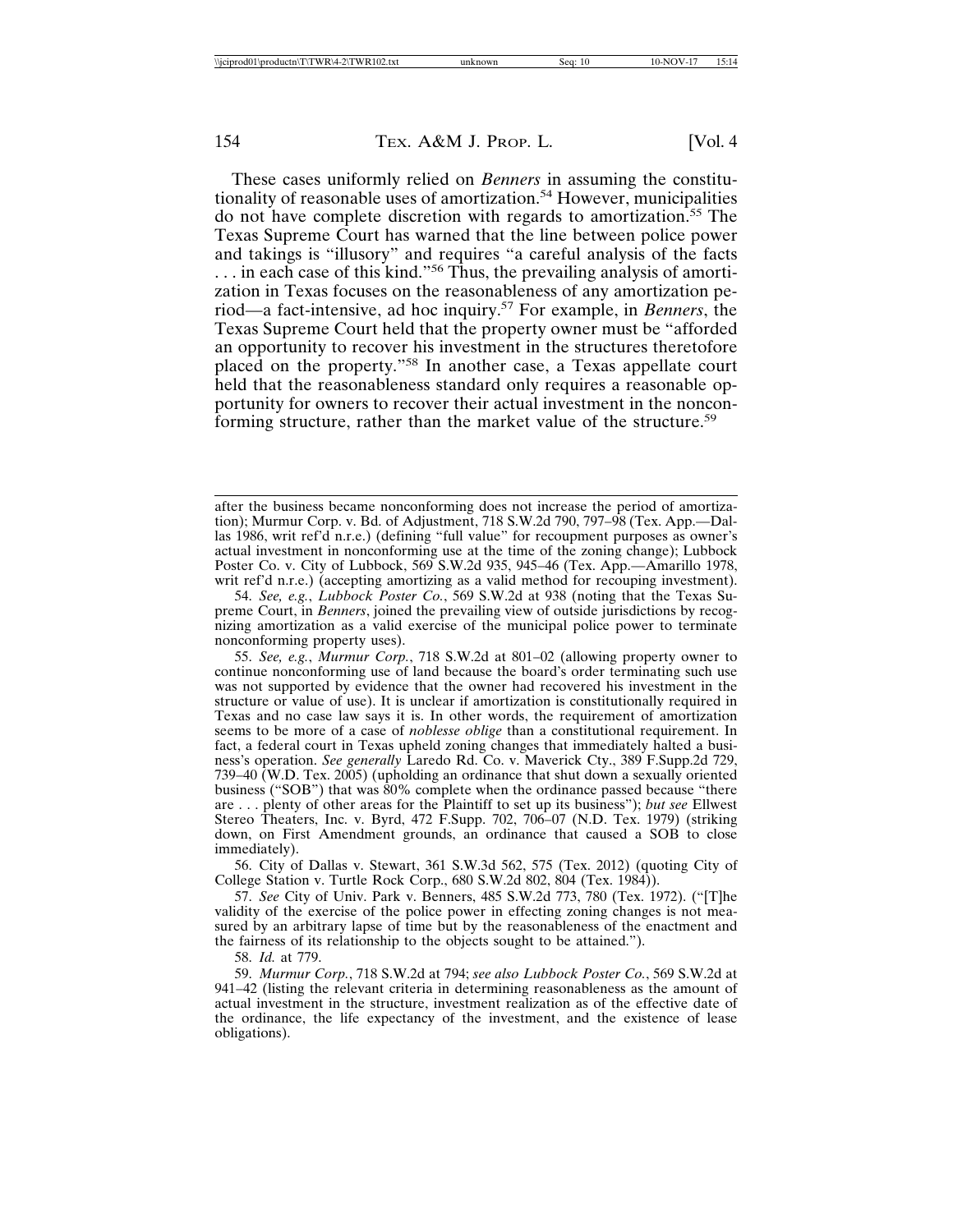### IV. NEW ROUTES TO CHALLENGE AMORTIZATION AS A **RETROACTIVE LAW**

#### A. Traditional Means of Attacking Amortization

Property owners usually challenge amortization provisions as a regulatory taking or as an inverse condemnation. Under the current standard for a regulatory taking, "there must be a complete deprivation of the owner's economically viable use of the property."<sup>60</sup> This is a difficult standard for many property owners to meet, as a rezone of their property will usually leave them with some, albeit paltry, economic use.<sup>61</sup> Likewise, an inverse condemnation claim is also a difficult claim for property owners to bring. To succeed in an inverse condemnation claim, a plaintiff must demonstrate: "(1) an intentional governmental act; (2) that resulted in [plaintiff's] property being taken, damaged, or destroyed; (3) for public use." $62$  Thus, to succeed, a plaintiff must prove a regulatory taking first (to satisfy the second prong of the inverse condemnation test), and, as noted above, that is very difficult to do.

Moreover, under Texas law, both claims are preempted by the government's police power.<sup>63</sup> For an exercise of the police power to be valid and not a taking, it must be: "(1) adopted to accomplish a legitimate goal and substantially related to public health, safety or general welfare; and (2) reasonable and not arbitrary."<sup>64</sup> In *Pharr*, the court of appeals held that "[c]onsiderations of aesthetics as well as surrounding property values" are legitimate goals.<sup>65</sup> In any event, dispelling any doubt, in *Benners*, as discussed above, the Texas Supreme Court held that amortization is a valid exercise of the police power.<sup>66</sup>

So are there other avenues in Texas law to challenge amortization? The answer to that question is "yes," but Texas property owners have not taken advantage of them. Specifically, there are two avenues of attack that focus entirely on the retroactive nature of amortization.

65. Id.

<sup>60.</sup> Matagorda Cty. v. Russell Law, 19 F.3d 215, 223 (5th Cir. 1994) (referencing Penn Cent. Transp. Co. v. N.Y.C., 438 U.S. 104, 138, n.36 (1978)).<br>61. See Penn Cent. Transp. Co. v. N.Y.C., 438 U.S. 104, 138, n.36 (1978)).

generally do not affect existing uses of real property, but 'taking' challenges have also been held to be without merit in a wide variety of situations when the challenged governmental actions prohibited a beneficial use to which individual parcels had previously been devoted and thus caused substantial individualized harm.").

<sup>62.</sup> City of Houston v. Mack, 312 S.W.3d 855, 861 (Tex. App.-Houston[1st Dist.] 2009, no pet.) (citing City of Dallas v. Blanton, 200 S.W.3d 266, 271 (Tex. App.— Dallas 2006, no pet.)).

<sup>63.</sup> City of Pharr v. Pena, 853 S.W.2d 56, 60 (Tex. App.—Corpus Christi 1993, no pet.).

<sup>64.</sup> Id. (citing City of College Station v. Turtle Rock Corp., 680 S.W.2d 802,  $804-05$  (Tex. 1984)).

<sup>66.</sup> See City of Univ. Park v. Benners, 485 S.W.2d 773, 778 (Tex. 1972).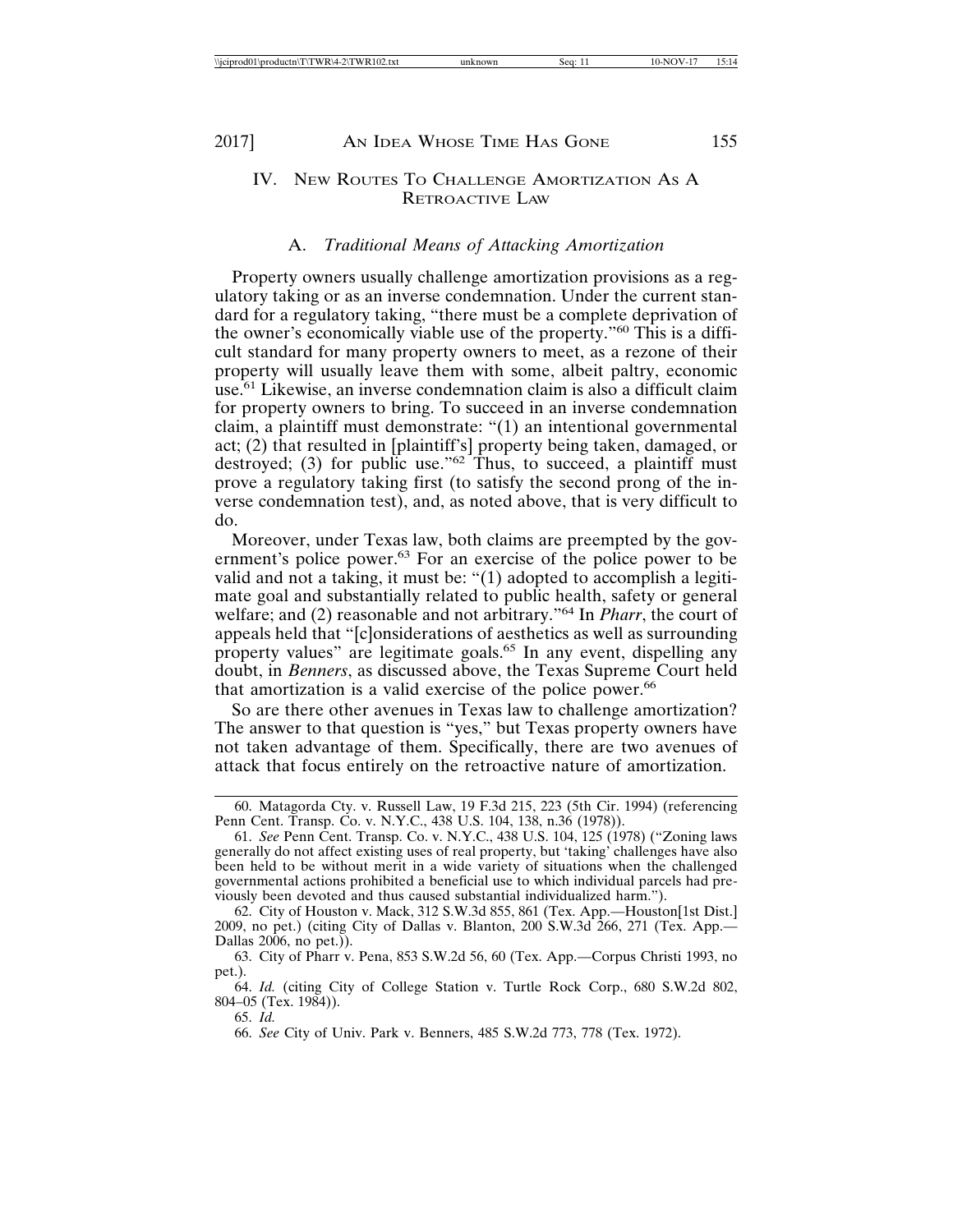#### B. Amortization is Unconstitutional Because it is Retroactive

What is a retroactive law? "A retroactive law literally means a law that acts on things which are past."<sup>67</sup> A law is retroactive when a legislative body adopts a new substantive rule that alters the legal consequences of actions taken under a previously valid legal regime.<sup>68</sup> "[E]very statute which takes away or impairs vested rights acquired under existing laws or creates a new obligation, imposes a new duty, or attaches a new disability in respect to transactions or considerations already passed is a retrospective statute."<sup>69</sup> In determining whether a law is retrospective, "familiar considerations of fair notice, reasonable reliance, and settled expectations offer sound guidance."70

Amortization certainly is retroactive—it takes a preexisting, legal use and converts it to a non-conforming, illegal use. It fundamentally changes the way a piece of property may be used, regardless of how long that property has been devoted to that use. Indeed, there are likely few kinds of legislation that better fit the definition of a retroactive law than ordinances creating an amortization period. This makes amortization especially vulnerable to attack in Texas.

### 1. Amortization Violates the Anti-Retroactivity Provision of the **Texas Constitution**

Unlike the U.S. Constitution, the Texas Constitution explicitly prohibits retroactive civil laws. Specifically, Article 1, section 16 of the Texas Constitution provides: "No . . . retroactive law . . . shall be made."<sup>71</sup> Despite the clear language of the Constitution, however, Texas courts do not invalidate all laws that operate retroactively. For years, Texas courts applied conflicting, imprecise, and incomprehensible standards to the question of when a law was unconstitutionally retroactive. In Robinson v. Crown Cork & Seal Co.,<sup>72</sup> the Texas Supreme Court essentially tore up decades of conflicting case law about how to determine when a law is unconstitutionally retroactive and established a new, three-factor test.<sup>73</sup> This new, three-factor test could have enormous implications for Texas property owners facing amortization of their property.

73. Id. at 140-45.

<sup>67.</sup> Subaru of America, Inc. v. David McDavid Nissan, Inc., 84 S.W.3d 212, 219 (Tex. 2002) (citing DeCordova v. City of Galveston, 4 Tex. 470, 475 (1849)).

<sup>68.</sup> Hyeongjoon David Choi, Robinson v. Crown: Formulation of a New Test for Unconstitutional Retroactivity or Mere Restatement of Century-Old Texas Precedents?, 64 BAYLOR L. REV. 309, 312 (2012).

<sup>69. 16</sup>B Am. Jur. 2d Constitutional Law § 735 (2016); A retroactive law is "one which affects acts or rights accruing before it came into force." Cardenas v. State, 683 S.W.2d 128, 131 (Tex. App.—San Antonio 1984, no writ).

<sup>70.</sup> Landgraf v. USI Film Products, 511 U.S. 244, 270 (1994).

<sup>71.</sup> TEX. CONST. art. I, § 16.

<sup>72. 335</sup> S.W.3d 126, 145 (Tex. 2010).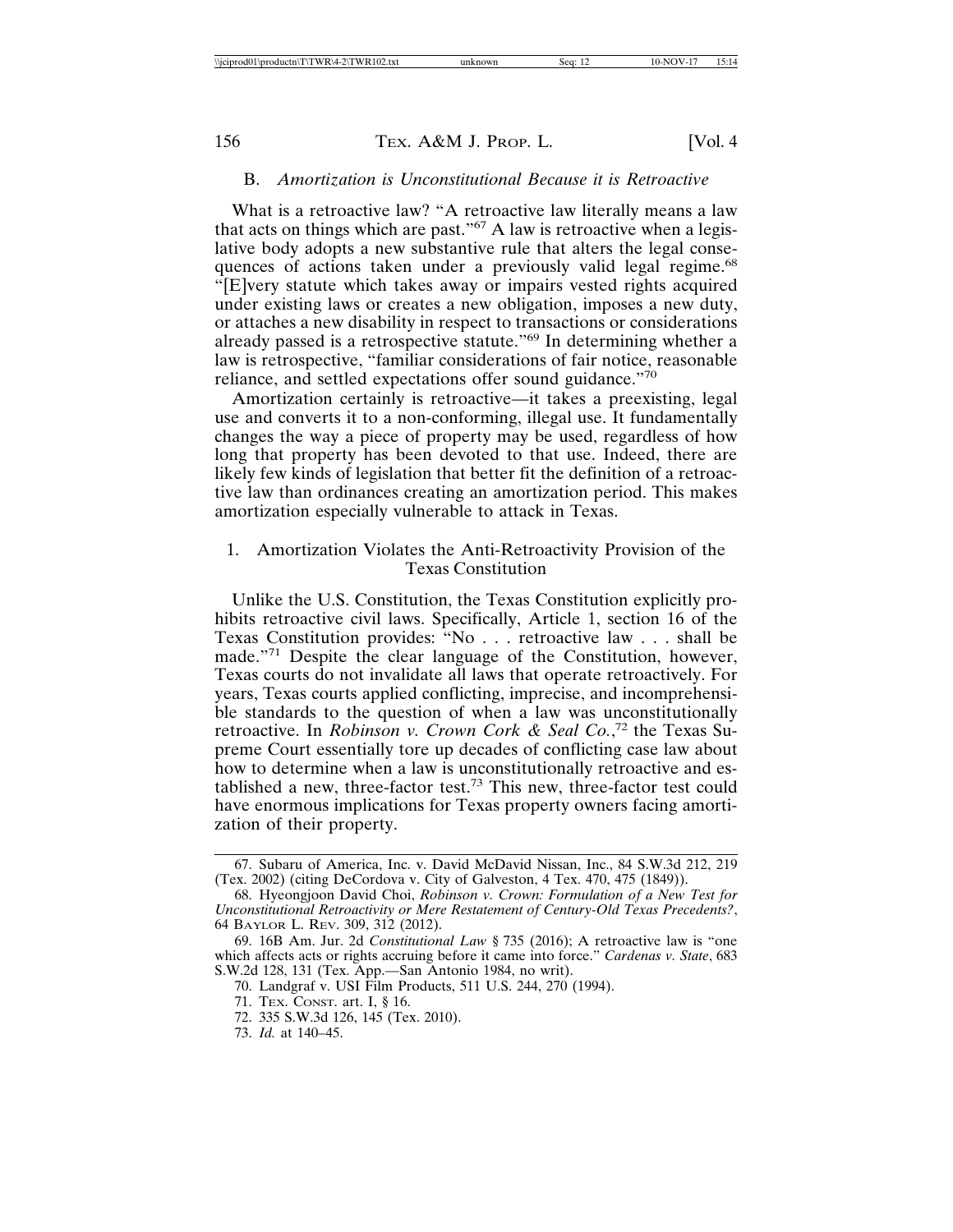2017]

*Robinson's* three factors are: (1) the nature and strength of the public interest served by the statute as evidenced by the government's factual findings; (2) the nature of the prior right impaired by the statute; and  $(3)$  the extent of the impairment.<sup>74</sup> The court further explained:

The perceived public advantage of a retroactive law is not simply to be balanced against its relatively small impact on private interests, or the prohibition would be deprived of most of its force. There must be a compelling public interest to overcome the heavy presumption against retroactive laws. To be sure, courts must be mindful that statutes are not to be set aside lightly . . . . But courts must also be careful to enforce the constitutional prohibition to safeguard its objectives.<sup>75</sup>

Shockingly, no plaintiff has ever challenged amortization in Texas using Article I, section 16. Though, this is perhaps not so shocking when one considers that, in the entire history of Texas prior to Robinson, the Texas Supreme Court had struck down legislation as unconstitutionally retroactive only three times.<sup>76</sup> Nonetheless, there is a strong argument that amortization of properties that are not dangerous, nuisances, or do not cause harmful secondary effects violates the prohibition on retrospective laws in Article I, section 16 of the Texas Constitution. Applying the reinvigorated prohibition on retroactivity to lawful, non-harmful properties would likely yield the following results:

#### Nature and Strength of the Government Interest  $\mathfrak{a}$ .

The government will almost always be able to argue that it has legitimate interests in countering noise, traffic, crime, decreased property values, and the ill effects of urbanization.<sup>77</sup> But saying a governmental interest is legitimate is not the same as saying that the interest is sufficient to justify a retroactive law. Given the court's strong presumption against the validity of retroactive laws as demonstrated in *Robinson*, and the court's description of the standard for the government's interest as compelling, it is not likely that the court would find a city's generalized justifications sufficient to overcome the constitutional prohibition. As the *Robinson* court explained, "an important reason for the constitutional prohibition against retroactive laws is to preempt this weighing of interests absent compelling reasons. Indeed, it is precisely because retroactive rectification of perceived injustice seems

<sup>74.</sup> *Id.* at 145.

<sup>75.</sup> Id. at 145-46. Those objectives are to protect people's reasonable, settled expectations and to guard against abuses of governmental power. Id. at 145.

<sup>76.</sup> Tenet Hosps. Ltd. v. Rivera, 445 S.W.3d 698, 708 (Tex. 2014).

<sup>77.</sup> Mayhew v. Town of Sunnyvale, 964 S.W.2d 922, 938-39 (Tex. App.-Dallas 1989, writ denied).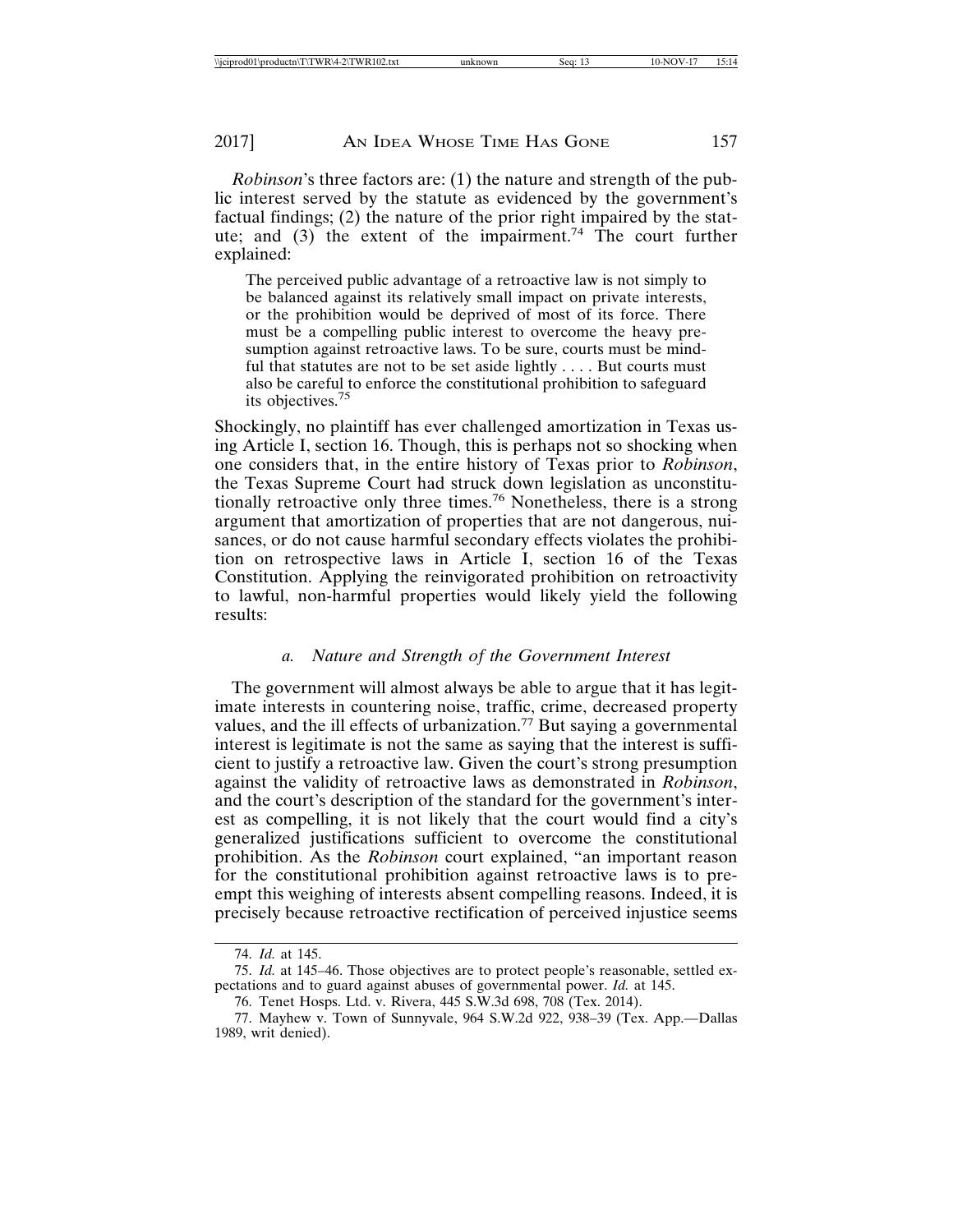so reasonable and even necessary, especially when there are few to complain, that the constitution prohibits it."78

#### $b.$ The Nature of the Right and the Extent of its Impairment

In Benners, the Texas Supreme Court held that "property owners" do not acquire a constitutionally protected vested right in property uses once commenced or in zoning classifications once made."<sup>79</sup> However, this does not mean that a property owner has no vested rights in his or her property. While one may not have a vested property right in continuing a business, one has other valuable rights. In Texas, "[a] person's property interests include actual ownership of real estate, chattels, and money. The term 'property right' refers to any type of right to specific property, including tangible, personal property. A right is 'vested' when it 'has some definitive, rather than merely potential existence."<sup>80</sup> Moreover, "a statute harms vested property rights if it completely shuts down an otherwise lawful business."<sup>81</sup>

Thus, a business owner facing amortization certainly has a vested property right in his or her real estate, chattels, and building. Moreover, many uses of amortization will result in forcing the property owner to shut down an otherwise lawful business. Therefore, amortization ordinances likely harm vested property rights.

#### $\overline{c}$ . The Extent of the Impairment

Amortization often targets businesses that city planners believe are unattractive and would purportedly interfere with development, such as auto repair shops, scrap metal dealers, and group homes. These businesses can find it difficult or even impossible to relocate because the attributes that made them unattractive to the bureaucrats who changed the zoning rules in the first place are also unattractive to bureaucrats in other areas. Thus, for many businesses, amortization creates a significant and irreversible impairment of rights.

Put together, these factors suggest that many uses of amortization violate Texas's prohibition on retroactive civil laws. Moreover, because this prohibition involves a balancing test, the government could

80. Consumer Serv. All. of Tex., Inc. v. City of Dallas, 433 S.W.3d 796, 805 (Tex. App.--Dallas 2014, no pet.) (citations omitted).

<sup>78.</sup> Robinson, 335 S.W.3d at 150.

<sup>79.</sup> City of Univ. Park v. Benners, 485 S.W.2d 773, 778 (Tex. 1972); see also Brown v. Town of Corinth, 515 S.W.2d 722, 725 (Tex. Civ. App.—Fort Worth 1974, no writ) ("[A]n individual's loss of business, standing alone, does not constitute a constitutional 'taking' of property which gives rise to any right to receive compensation from the sovereign."); see State v. Hammer, 550 P.2d 820, 826 (Alaska 1976) (holding that a business loss was compensable under the "damaging" provision of the Alaska Constitution and that "[t]o deny compensation for such damages would contravene the policy behind the constitutional provision, that the condemnee should not pay a higher price for a public improvement than do other members of the public").

<sup>81.</sup> *Id.* at 806 (citing Smith v. Decker, 312 S.W.2d 632 (Tex. 1958)).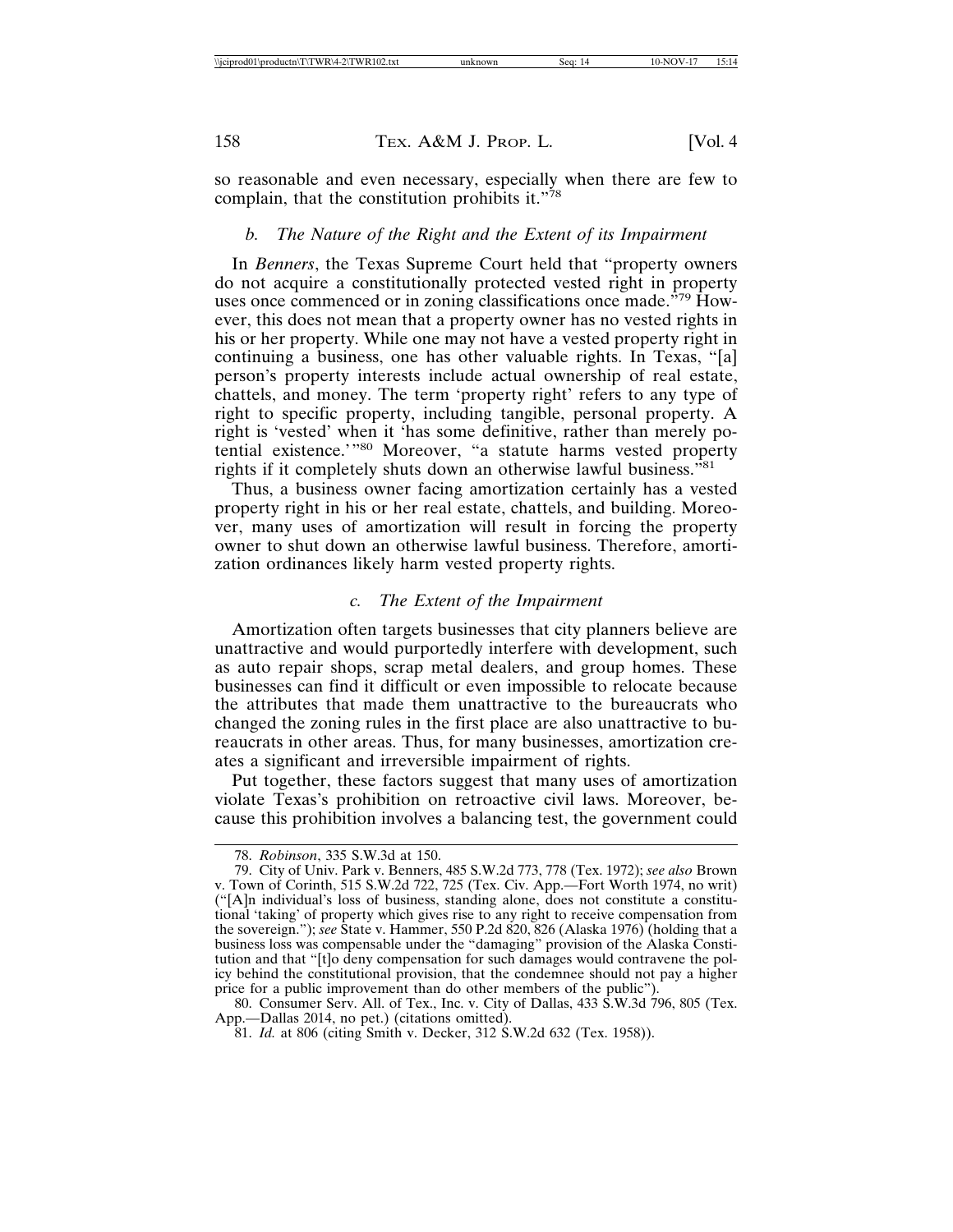conceivably still amortize businesses that are associated with harmful secondary effects, like strip clubs, or properties that cause environmental problems. In such cases the governmental interest may be sufficiently strong to overcome the presumption against retroactive laws. In situations where the government has weaker interests—such as wanting to produce more tax revenue or to redevelop an area for aesthetic purposes—the property owner would have a much stronger argument. At the very least, a harmless business that is not a nuisance and does not produce harmful secondary effects will be far more secure than it is now.

#### 2. Amortization Violates Substantive Due Process Because it is Retroactive

Even if the Texas Constitution's explicit ban on retroactive laws did not exist, amortization would still be on shaky legal ground because it is inherently unfair. Retroactivity is generally disfavored in the law "in accordance with fundamental notions of justice that have been recognized throughout history."<sup>82</sup> As the U.S. Supreme Court has noted, "[r]etroactive legislation presents problems of unfairness that are more serious than those posed by prospective legislation, because it can deprive citizens of legitimate expectations and upset settled transactions."83

In Eastern Enterprises v. Apfel, five members of the Supreme Court specifically viewed retroactive legislation as a problem of due process, not as an issue that raises takings concerns.<sup>84</sup> In that case, the plaintiff challenged a federal law that established a mechanism for funding health care benefits for coal industry retirees and their dependents.<sup>85</sup> Under the law, the government assigned Eastern the obligation to pay premiums for workers who had worked for the company prior to 1966.<sup>86</sup> Eastern sued, claiming that the law was a taking and that it violated substantive due process.<sup>87</sup> A plurality of the Court held that the law was a taking and declined to reach the issue of whether the statute violated substantive due process.<sup>88</sup> In particular, the plurality held that the legislation was unconstitutional as a taking because "it" imposes severe retroactive liability on a limited class of parties that could not have anticipated the liability, and the extent of that liability is substantially disproportionate to the parties' experience."<sup>89</sup> To reach this conclusion, the plurality applied the Penn Central balancing

88. Id. at 537-38. 89. Id. at 528-29.

<sup>82.</sup> E. Enters. v. Apfel, 524 U.S. 498, 532 (1998) (citation and internal quotation marks omitted).

<sup>83.</sup> Gen. Motors Corp. v. Romein, 503 U.S. 181, 191 (1992).

<sup>84.</sup> E. Enters., 524 U.S. at 524 (plurality opinion).

<sup>85.</sup> Id. at 498-99.

<sup>86.</sup> Id.

<sup>87.</sup> Id.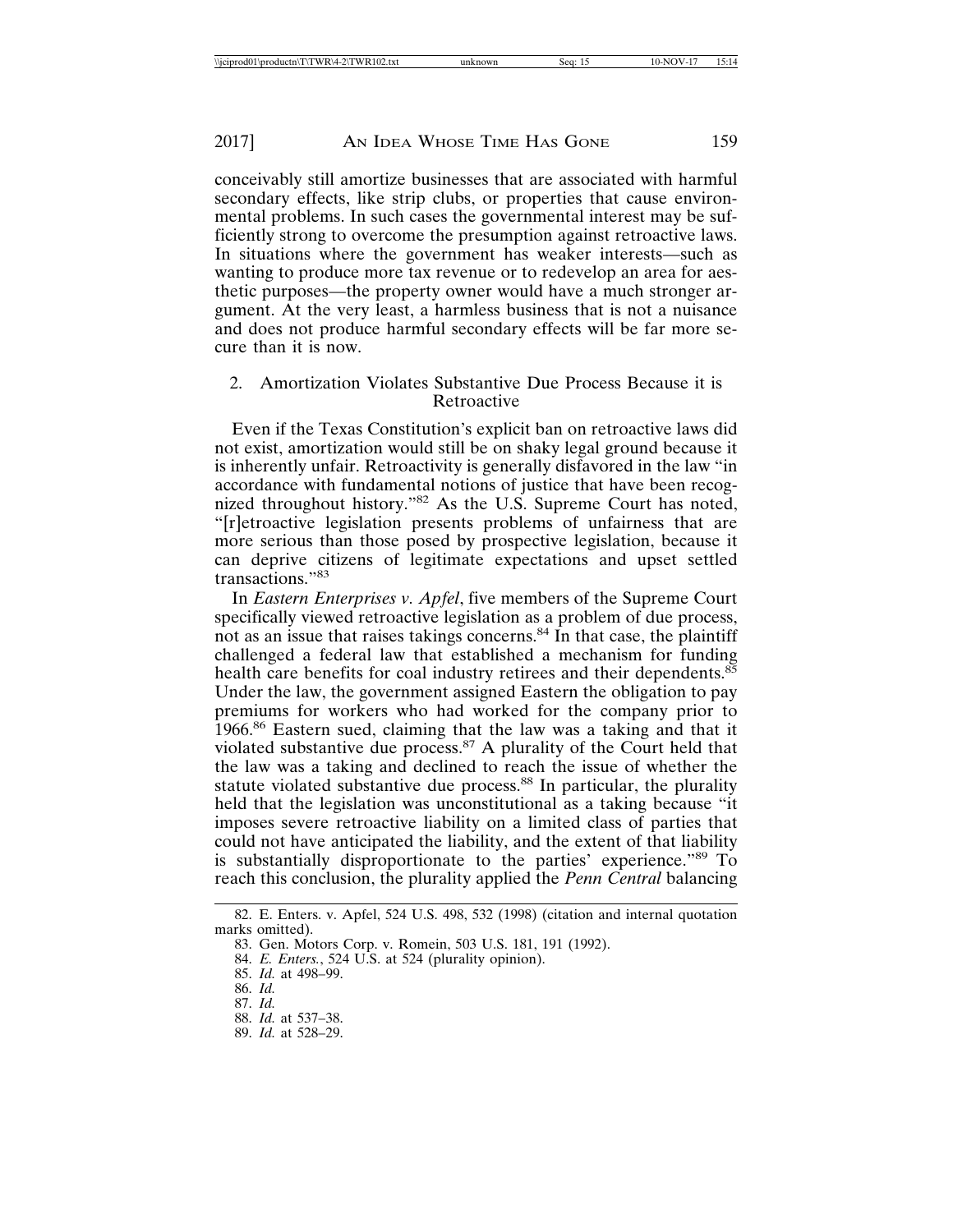test—a regulatory takings analysis—without explicitly labeling it as such. $90$ 

Justice Kennedy concurred in the judgment and argued that Eastern's claims were better analyzed under the Due Process Clause. Specifically, Justice Kennedy argued "the Government ought not to have the capacity to give itself immunity from a takings claim by the device of requiring the transfer of property from one private owner directly to another" (a description that aptly summarizes many uses of amortization).<sup>91</sup> Noting that the constitutionality of the statute turned on the legitimacy of the governmental action, "the more appropriate constitutional analysis arises under general due process principles rather than under the Takings Clause."<sup>92</sup> Applying those principles, Justice Kennedy stated that, while the Court has typically been deferential to laws affecting economic interests in due process cases, "the Court has given careful consideration to due process challenges to legislation with retroactive effects."<sup>93</sup> After listing numerous cases, Justice Kennedy concluded,

If retroactive laws change the legal consequences of transactions long closed, the change can destroy the reasonable certainty and security which are the very objects of property ownership. As a consequence, due process protection for property must be understood to incorporate our settled tradition against retroactive laws of great severity. $94$ 

Justice Breyer, writing for Justices Stevens, Souter, and Ginsburg, agreed with Justice Kennedy that Eastern's claim was appropriately analyzed under the Due Process Clause and not the Takings Clause.<sup>95</sup> Justice Breyer concluded, "the Due Process Clause can offer protection against legislation that is unfairly retroactive at least as readily as the Takings Clause might, for as courts have sometimes suggested, a law that is fundamentally unfair because of its retroactivity is a law that is basically arbitrary."<sup>96</sup> Justice Breyer simply thought that the law was not "fundamentally unfair."97

Notably for Texas property owners, the Fifth Circuit has since adopted Justice Kennedy's approach to the takings-versus-due-process question for retroactive laws. In Simi Investment Co. v. Harris County,<sup>98</sup> the Fifth Circuit noted that a majority of Justices on the Supreme Court found the statute at issue in *Eastern* to raise due pro-

92. Id. at 545.

93. *Id.* at 547. 94. Id. at 548-49.

- 96. Id. at 556.
- 97. *Id.* at 553.

<sup>90.</sup> Id. at 532 (discussing the impact on Eastern's "investment-backed expectations").

<sup>91.</sup> *Id.* at 544 (Kennedy, J., concurring in judgment and dissenting in part).

<sup>95.</sup> *Id.* at 556–57 (Breyer, J., dissenting).

<sup>98. 256</sup> F.3d 323 (5th Cir. 2001) (per curiam).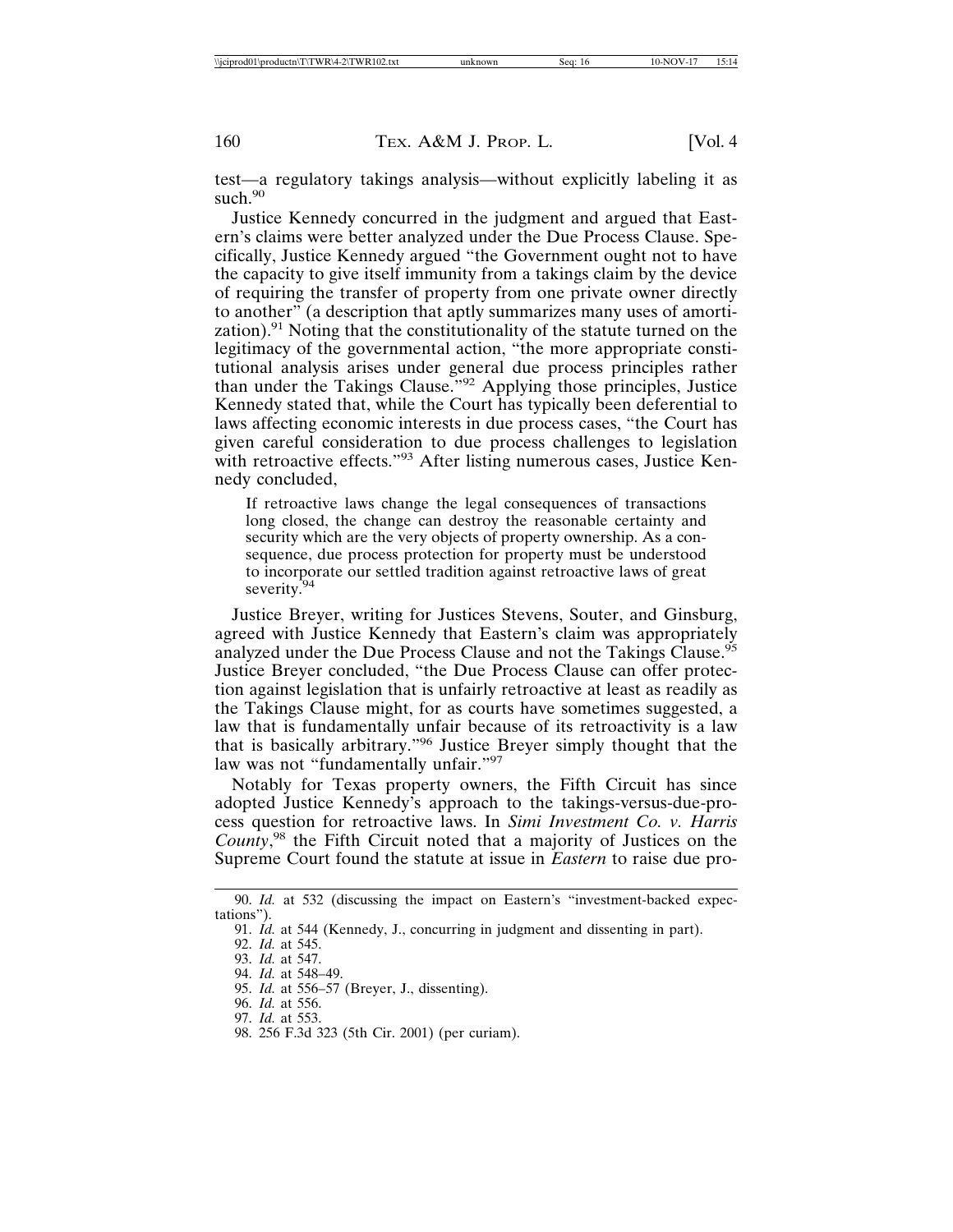cess concerns and advised that, "[e]xcept in the rare cases of deprivations of property based on, for example, illegitimate and arbitrary governmental abuse, vague statutes, or retroactive statutes, the takings analysis established by the Supreme Court and this circuit should control constitutional violations involving property rights that have been infringed by governmental action."<sup>99</sup>

Amortization creates a new obligation, imposes new duties, and attaches a new disability with respect to transactions or considerations already passed.<sup>100</sup> Many property owners subject to amortization established and operated businesses in a zoning environment that allowed such a use, only to have their city turn around decades later and tell them that they will not permit the business to continue at its current location. This is primarily a due process violation and a significant one. Because the ordinance is retroactive, the courts should view it with "great severity."<sup>101</sup>

#### V. CONCLUSION

In 2009, the people of the state of Texas amended the Texas Constitution to specifically forbid private takings with the passing of Proposition 11.<sup>102</sup> This amendment also included a provision that "'public use' does not include the taking of property under Subsection (a) of this section for transfer to a private entity for the primary purpose of economic development or enhancement of tax revenues.<sup>5103</sup> Notably, Proposition 11 was a legislatively referred constitutional amendment.<sup>104</sup> The proposal passed out of the House by a vote of 144 yeas-0 nays and the Senate by a vote of 30 yeas-1 nay.<sup>105</sup> The voters passed it with  $81\%$  in favor and 19% opposed.<sup>106</sup> The measure was supported

101. See generally E. Enters., 524 U.S. at 549.

102. See TEX. CONST. art. I, § 17(a) ("No person's property shall be taken, damaged, or destroyed for or applied to public use without adequate compensation being<br>made ... and only if the taking, damage, or destruction is for: (1) the ownership, use, and enjoyment of the property  $\dots$  by: (A) the State, a political subdivision of the State, or the public at large; or  $(B)$  an entity granted the power of eminent domain under law; or  $(2)$  the elimination of urban blight on a particular parcel of property.").

103. TEX. CONST. art. I, § 17(b).

104. H.R.J. Res. 14, 81st Leg., Reg. Sess. (Tex. 2009).

105. Texas Eminent Domain, Proposition 11 (2009), BALLOTPEDIA, http://ballotpedia.org/Texas\_Eminent\_Domain,\_Proposition\_11\_(2009) (last visited Mar. 17, 2016).

 $106.$  *Id.* 

<sup>99.</sup> *Id.* at 323-24.

<sup>100.</sup> Professor Serkin, a strong proponent of amortization and the uncompensated destruction of existing uses, has described amortization as "weakly," as opposed to "strongly," retroactive. Serkin, *supra* note 8, at 1264; "[Strongly retroactive laws] change a legal status retroactively." Id. at 1263-64. Amortization is "weakly retroactive," in that it operates prospectively "but alter[s] the consequences of events that predated enactment." Id. at 1264. Nonetheless, even if amortization is "weakly retroactive," even a fan of amortization such as Professor Serkin recognizes that such laws are, in fact, retroactive. Id.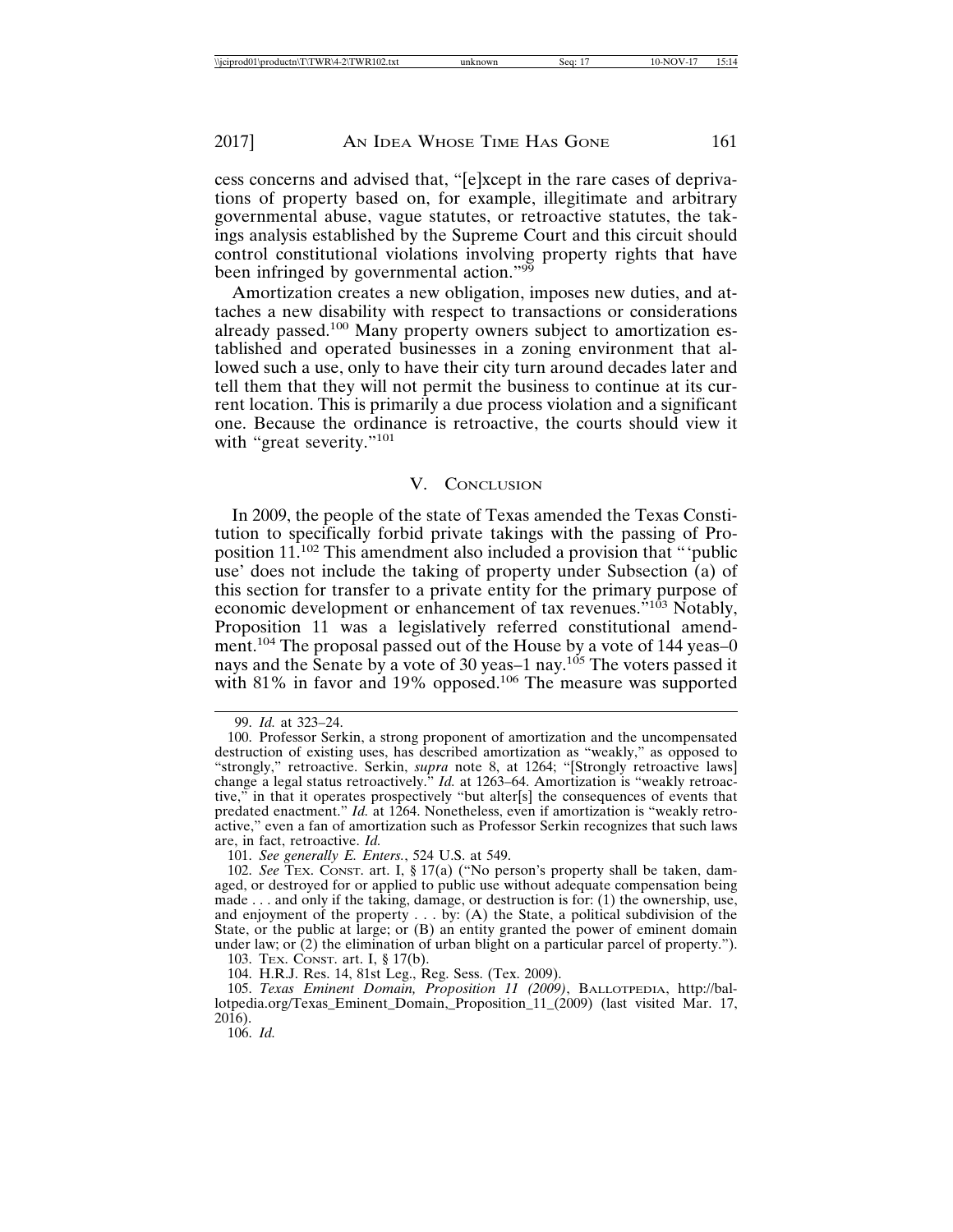by the Governor, Lieutenant Governor, House Speaker, and U.S. Senator Hutchison. The measure was heavily promoted by the Texas Farm Bureau, which argued that the amendment would protect property owners in a state that "takes pride in property ownership."<sup>107</sup> The National Taxpayers Union similarly argued that the amendment would protect property owners "from arbitrary or corrupt deals where governments take private property for business development."<sup>108</sup> The "no" vote received precisely \$0 in contributions in opposition to Proposition 11.109

The Texas Supreme Court has also made clear that private property rights are paramount in Texas. The court stated:

economic dynamism—and more fundamentally—freedom itself also demand strong protections for individual property rights. Locke deemed the preservation of property rights '[t] he great and chief end' of government, a view this Court echoed almost 300 years later, calling it 'one of the most important purposes of government.' Indeed, our Constitution and laws enshrine landownership as a keystone right, rather than one 'relegated to the status of a poor relation.<sup>5110</sup>

For the patient municipality and its developer allies, however, these restrictions mean nothing. If the municipality can wait out an amortization period, it can drive existing businesses out of business and force the property owner to sell to developers who are more in line with a planner's "vision." And the municipality can do all this without having

110. Tex. Rice Land Partners, Ltd. v. Denbury Green Pipeline-Tex., LLC, 363 S.W.3d 192, 204 (Tex. 2012) (discussing the reasoning and effect of Proposition 11) (quoting JOHN LOCKE, SECOND TREATISE OF GOVERNMENT, ch. IX, § 124 (1690); Eggemeyer v. Eggemeyer, 554 S.W.2d 137, 140 (Tex. 1977); Dolan v. City of Tigard, 512 U.S. 374, 392 (1994)); In that regard, the Texas Supreme Court has been very vocal in its support of property rights in recent years. See City of Houston v. Carlson, 451 S.W.3d 828, 830–31 (Tex. 2015) ("The right to acquire and maintain private property is among our most cherished liberties. As Locke explained, the value of private property lies not only in its objective utility, but also in any personal investment therein . . . . This Court, in particular, has long recognized the undisturbed enjoyment of private property as a foundational liberty, not a contingent privilege.") (citations and quotation marks omitted); Kopplow Dev., Inc. v. City of San Antonio, 399 S.W.3d 532, 535 (Tex. 2013) ("We have described the right to own private property as fundamental, natural, inherent, inalienable, not derived from the legislature and as preexisting even constitutions. One of the most important purposes of our government is to protect private property rights. The Texas Constitution resolves the tension between private property rights and the government's ability to take private property by requiring takings to be for public use, with the government paying the landowner just compensation.") (citations and internal quotation marks omitted).

<sup>107.</sup> Id.

<sup>108.</sup> Id.

<sup>109.</sup> Id.; Texans' antipathy for depriving private entity A of their property to benefit private entity B is also reflected in Texas statutes. See TEX. GOV'T CODE ANN. § 2206.001 (West 2015) (limiting the taking of private property only for "public use[s]" and mirroring language in TEX. CONST. art. I,  $\S 17$ .